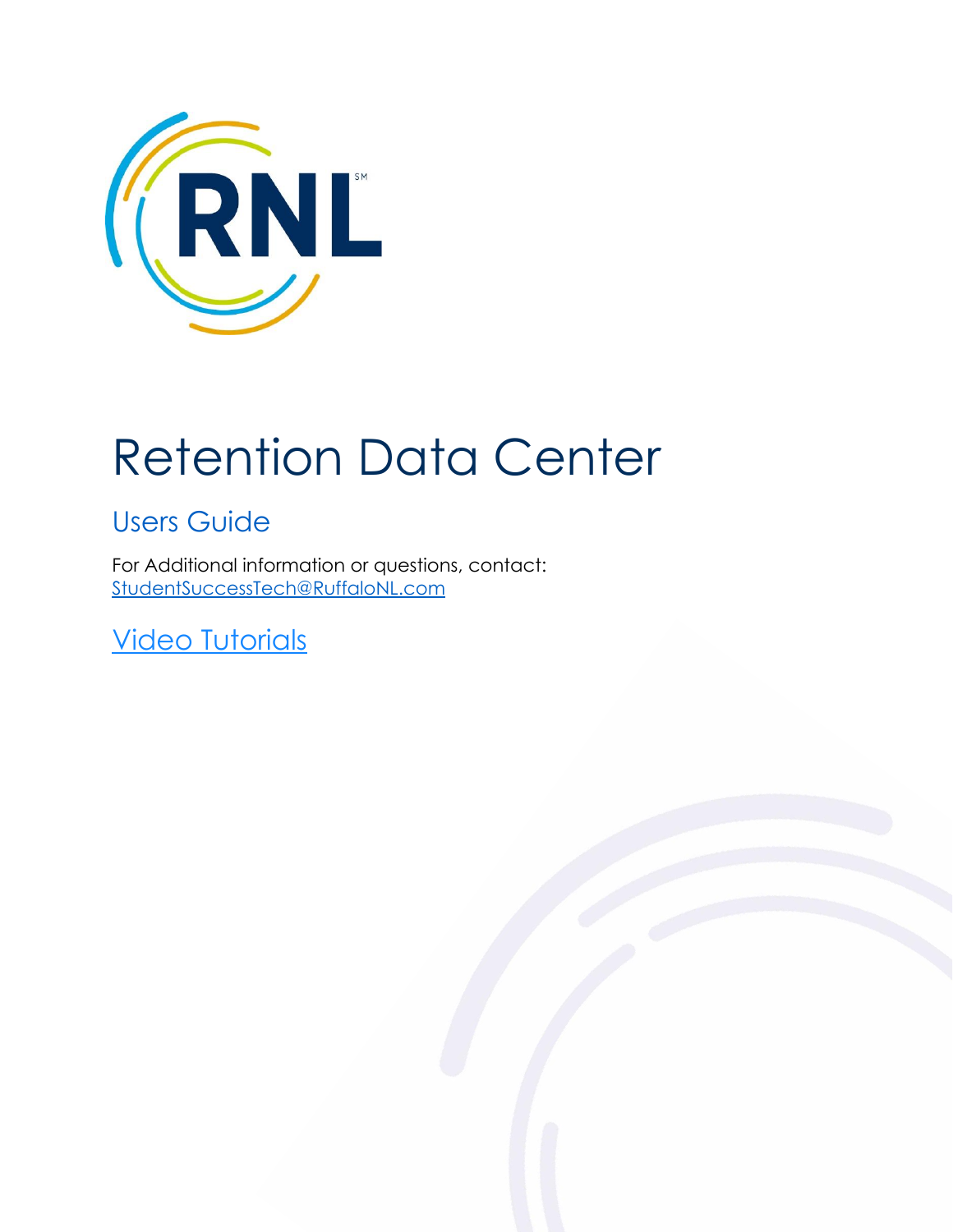# **Contents**

| Can my colleagues access our Retention Data Center account? 4         |
|-----------------------------------------------------------------------|
|                                                                       |
|                                                                       |
| How long does the College Student Inventory survey take to complete?7 |
|                                                                       |
|                                                                       |
|                                                                       |
|                                                                       |
|                                                                       |
|                                                                       |
|                                                                       |
|                                                                       |
|                                                                       |
|                                                                       |
|                                                                       |
|                                                                       |
|                                                                       |
|                                                                       |
|                                                                       |
|                                                                       |
|                                                                       |
|                                                                       |
|                                                                       |
|                                                                       |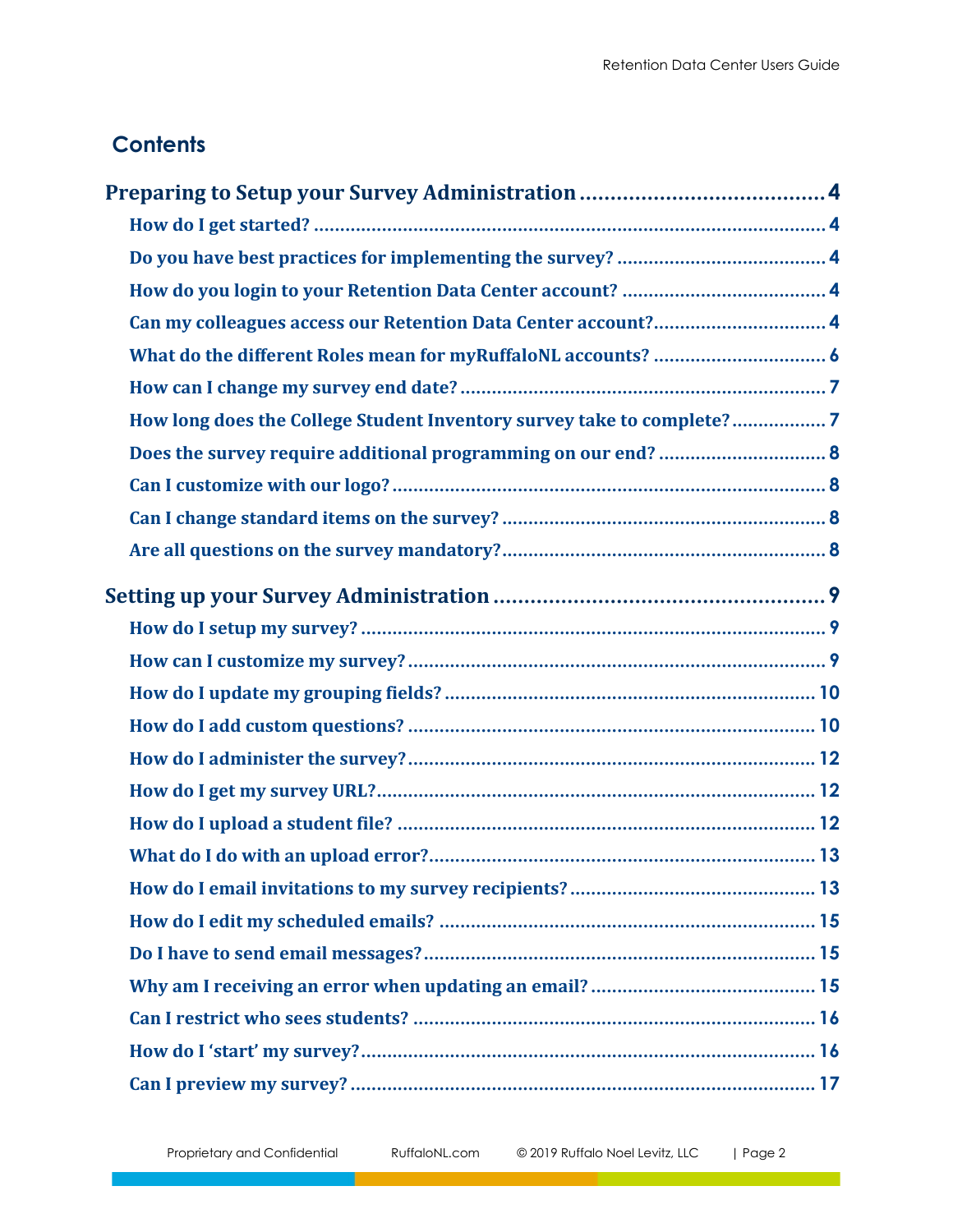| Can we input our data into our Learning Management System (LMS)? 20 |  |
|---------------------------------------------------------------------|--|
|                                                                     |  |
|                                                                     |  |
|                                                                     |  |
|                                                                     |  |
|                                                                     |  |
|                                                                     |  |
|                                                                     |  |
|                                                                     |  |
|                                                                     |  |
|                                                                     |  |
|                                                                     |  |
|                                                                     |  |
|                                                                     |  |
|                                                                     |  |
|                                                                     |  |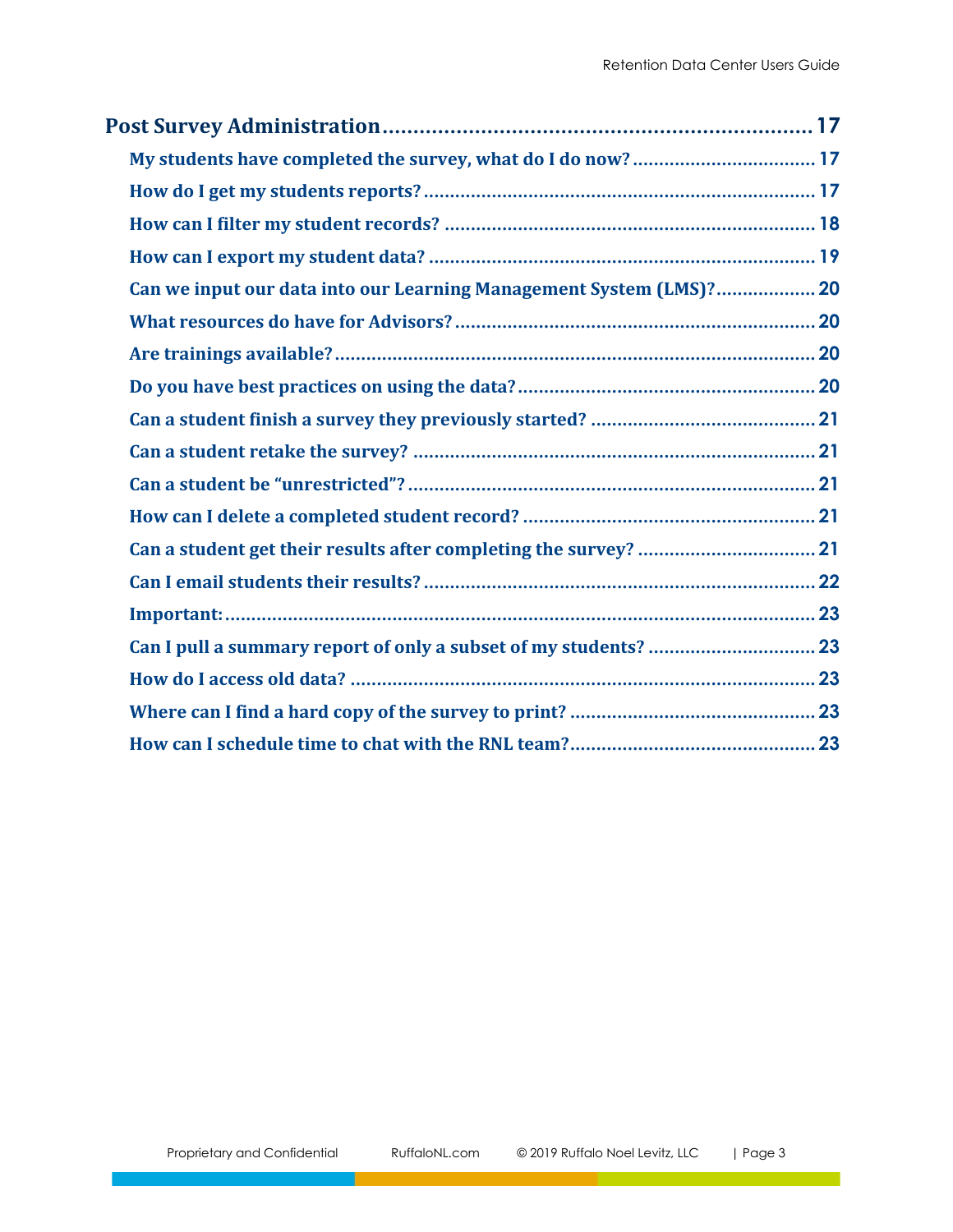# <span id="page-3-0"></span>**Preparing to Setup your Survey Administration**

## <span id="page-3-1"></span>**How do I get started?**

My suggestion would be that you start by reviewing our Retention Data Center " $How To"$  $How To"$  button and watch the "Overview Video".

Once you have a basic "lay of the land", you can customize your survey. Once your survey is setup with your preferences, you are sent to launch the survey

Optional – Preloading a student file with first name, last name, student ID, email address, date of birth and potentially grouping fields (this file can actually be uploaded at any time and is not required at all if you wish).

## <span id="page-3-2"></span>**Do you have best practices for implementing the survey?**

Yes, we have a webpage dedicated to additional information regarding this. It can be foun[d here.](https://www.ruffalonl.com/complete-enrollment-management/student-success/rnl-retention-management-system-plus/planning-and-implementing-your-survey/)

## <span id="page-3-3"></span>**How do you login to your Retention Data Center account?**

To access the Retention Data Center, Log In at our Web site, [www.ruffalonl.com/myRuffaloNL,](http://www.ruffalonl.com/myRuffaloNL) and access your myRuffaloNL account. If you haven't received myRuffaloNL access information in a separate e-mail or if you have forgotten your password, click "Forgot your login." Enter your email address and your password will be sent to you instantly. Once logged in, select Retention Data Center from the box titled myApplications.

## <span id="page-3-4"></span>**Can my colleagues access our Retention Data Center account?**

You may create accounts for as many colleagues as you need to access the Retention Data Center. Their accounts login information will be their email address and a password that you assign. You can ask the user to request their password at <u>www.ruffaloNL.com</u> by selecting 'forgot my login' and entering their email address. Once logged in with their email address and password, they can change their password if needed.

**To give access to colleagues:**

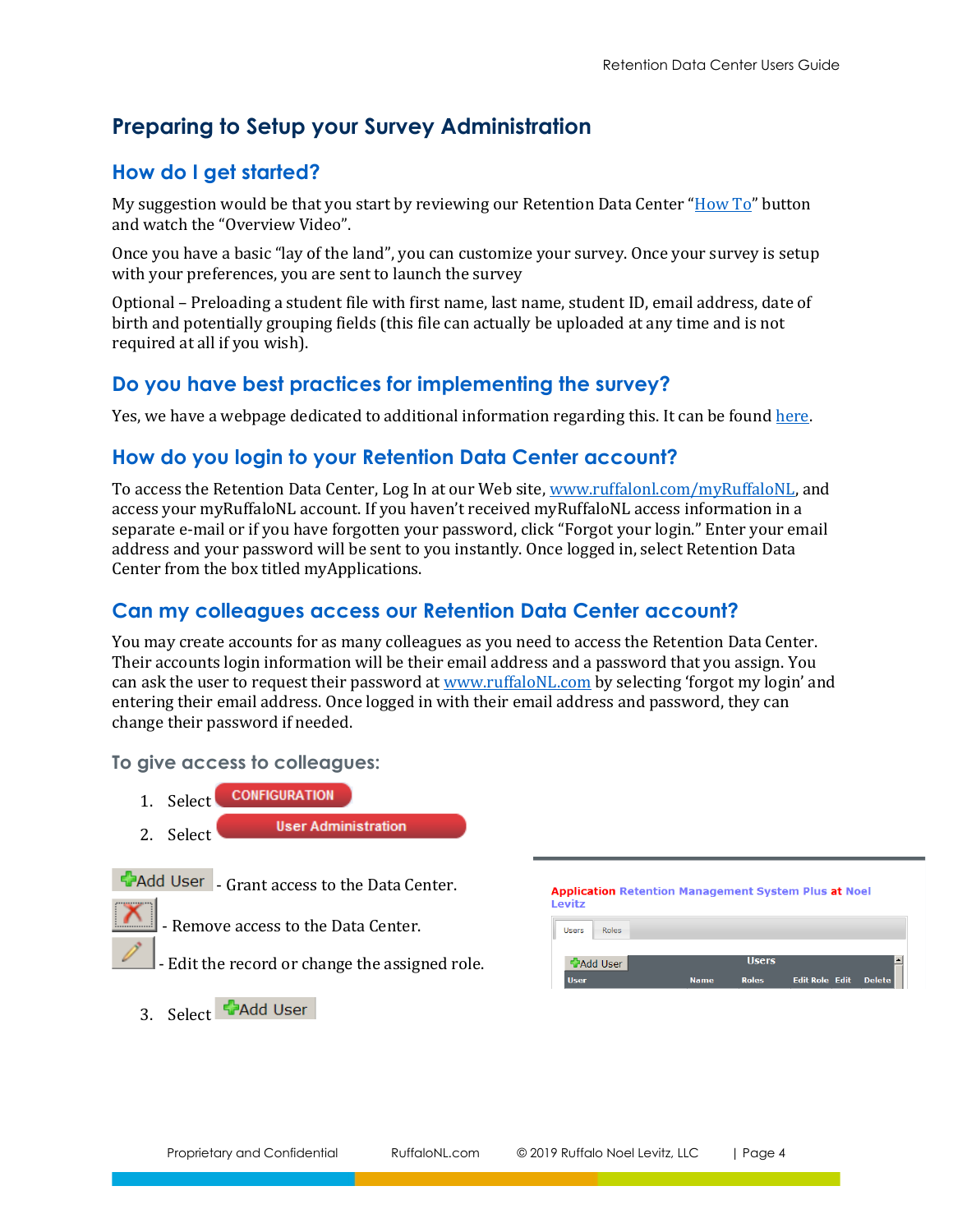$\mathbf{x}$ 

#### **Add User**

- Assign Existing User
- Create New User
- Upload Users from File
	- 4. Confirm user is not already in the drop down menu 'Assign Existing User'. This is an indication the person already has established a myRuffaloNL.com account.

If found, select the name and assign a role (outlined below). If not found, use *Create New User* or *Upload Users from File*  for multiple entries.

Once the users account is created, the user can login with their email address and password. If not provided with a copy of their password, they can simply select forgot my login a[t www.ruffaloNL.com](http://www.ruffalonl.com/) and a copy of their password will be sent to them.

| - Create New User - |           |  |  |  |  |
|---------------------|-----------|--|--|--|--|
| $F$ -mail           |           |  |  |  |  |
| Password            | #Welcome1 |  |  |  |  |
| Comments            |           |  |  |  |  |
| <b>First Name</b>   |           |  |  |  |  |
| Last Name           |           |  |  |  |  |
|                     |           |  |  |  |  |

**Ed** Close

**B** Save

#### **To Create New User**

1. Complete the following fields in the box presented:

*User Name*: user e-mail address *Password*: default password (change recommended) *Comments*: brief note about entry (optional) *First Name*: user first name *Last Name*: user last name Select Role: S*elect only one* of the roles identified below

- 2. Select Role: Select only one of the roles identified below
- 3. Save your work.

The user can now access the Retention Data Center through their secured myRuffaloNL account by logging in at [https://client.ruffalonl.com](https://client.ruffalonl.com/). If password for user is unknown they can select "Forgot my Login" and a password is sent to the e-mail address on file.

#### **Upload Users from file**

1. Create File (typically created in excel) and save as Windows CSV (comma separated/comma delimited). The file format is as follows (if you do not wish to provide a comment, leave the column blank):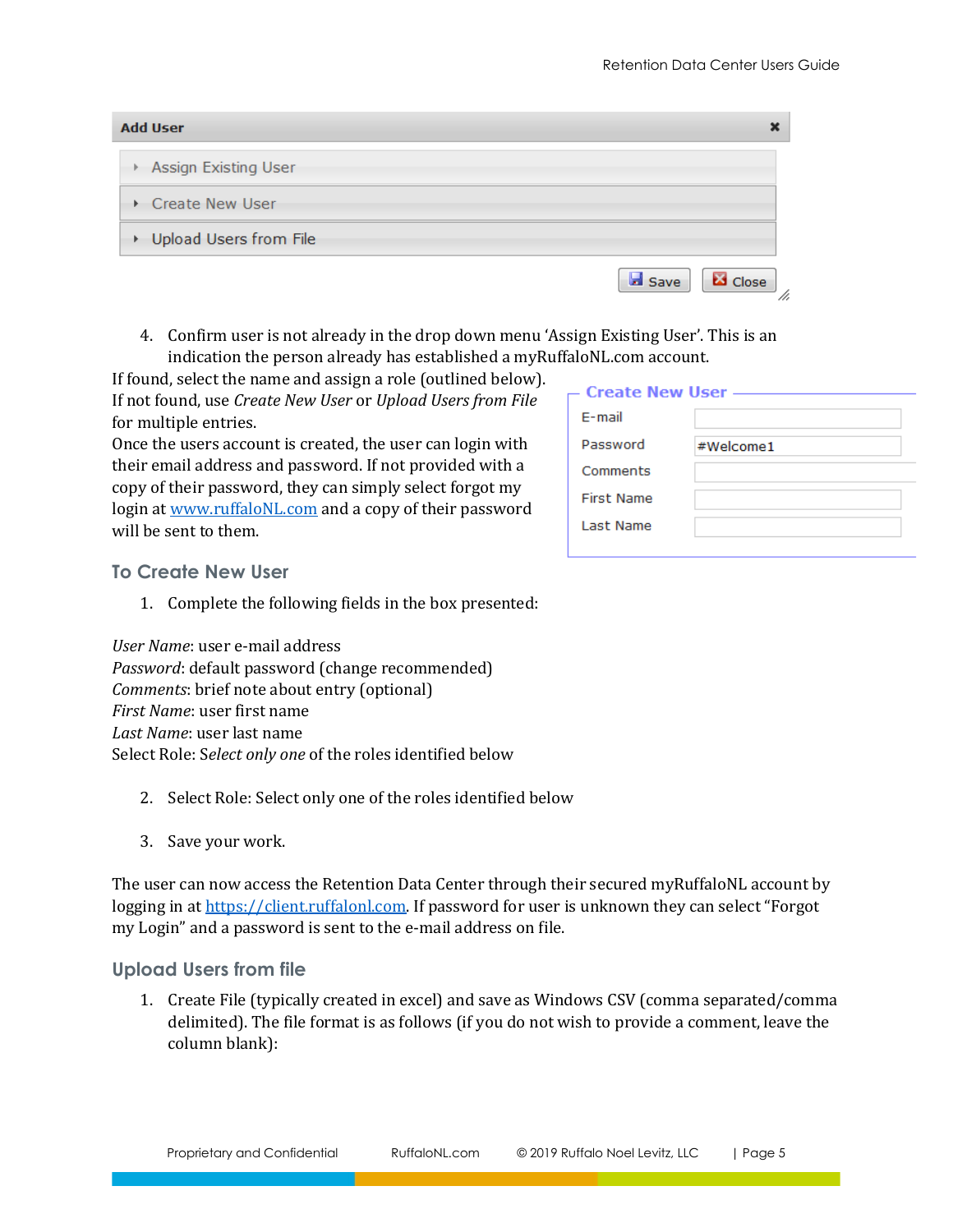| Column(if<br>using<br>excel) | <b>Field</b>                      | <b>Max</b><br>Lengt<br>h | Format                                                                                                                                                      | <b>Record</b><br><b>Verificatio</b><br>n |
|------------------------------|-----------------------------------|--------------------------|-------------------------------------------------------------------------------------------------------------------------------------------------------------|------------------------------------------|
| A                            | User E-mail                       | 60                       | Required - This will be the user's Login<br>ID. Must be a valid e-mail address.                                                                             | $\checkmark$                             |
| B                            | <b>Default</b><br><b>Password</b> | 50                       | <b>Required - Alphanumeric and special</b><br>characters allowed.                                                                                           | √                                        |
| C                            | <b>User First</b><br><b>Name</b>  | 100                      | Required                                                                                                                                                    | √                                        |
| D                            | <b>User Last</b><br><b>Name</b>   | 100                      | Required                                                                                                                                                    | √                                        |
| E                            | <b>Comments</b>                   | 255                      | <b>Optional</b>                                                                                                                                             |                                          |
| F                            | Role                              | 255                      | Required - options include:<br>Coordinator, Global Advisor, Limited<br><b>Advisor, Global Data Analyst, Limited</b><br>Data Analyst, Technical Coordinator. | √                                        |

2. Browse to your saved file and select Upload

## <span id="page-5-0"></span>**What do the different Roles mean for myRuffaloNL accounts?**

When asked what roles you should assign your users to, I ask:

- 1. Do you want them to have access to everything in the Retention Data Center?
	- a. If Yes, then Coordinator (Note, if you are restricting access of some users so they only see subsets of students and not all, but you want someone to have access to ALL students, you will want to assign them as Coordinator)
	- b. If No, as the next two questions
- 2. Do you want them to have access restricted students (students that indicate 'no' they don't want to share their results with anyone other than the coordinator on the final question of the survey).
	- a. If Yes, then Global
	- b. If No, then Limited
- 3. Do you want them to have access to the Coordinator Report, Export Data, and Summary Results?
	- a. If Yes, then Data Analyst
	- b. If No, the Advisor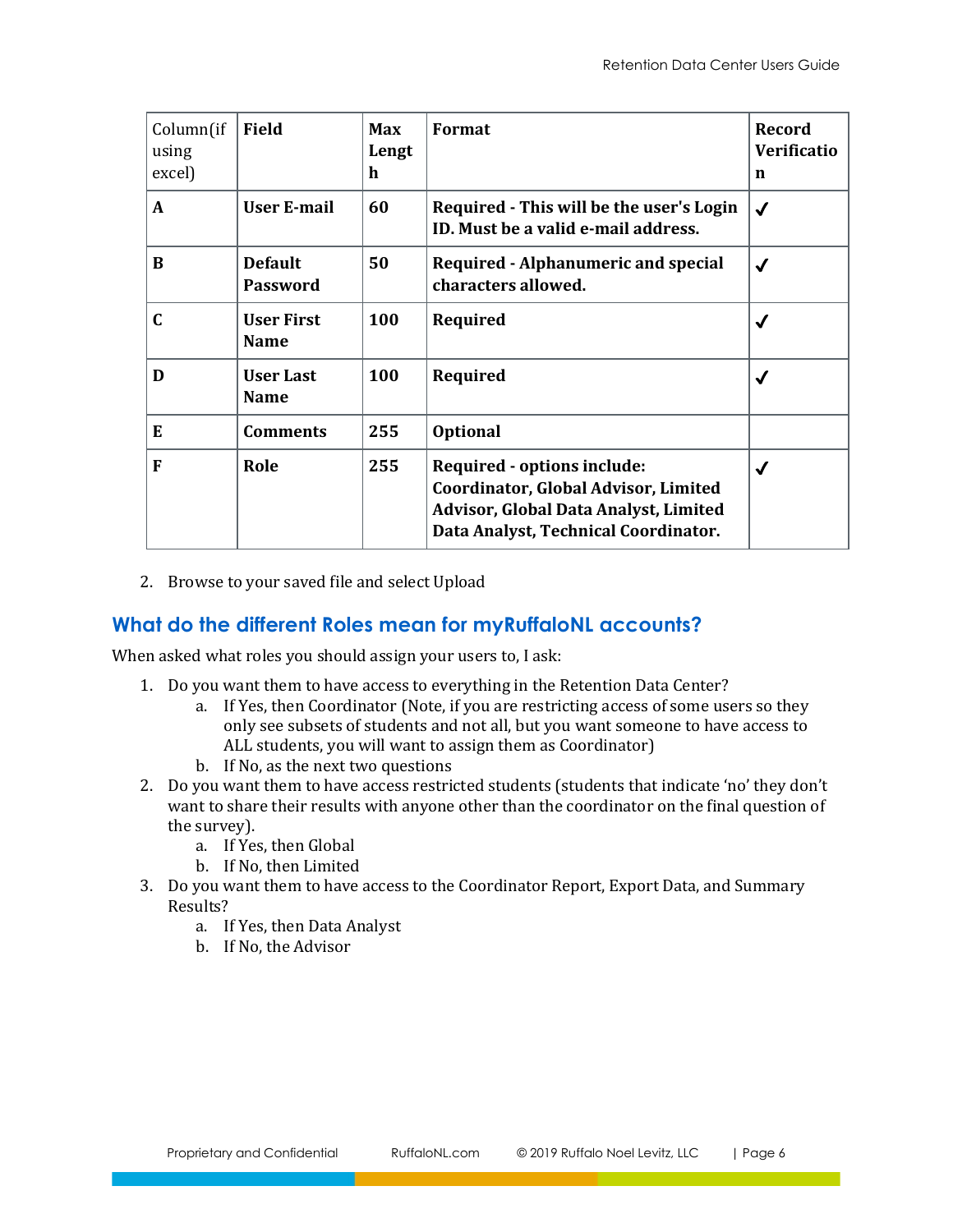|                                                                                                                                                                                                                                                                                                                                                                                                                                                                                                                                                                                                                                                                                   | Dashboard    | can be limited<br>Access     | <b>Restricted Reports</b> | <b>Student Report</b> | Advisor/Counselor Report | Coordinator Report | Summary Reports | E-mail Student | Edit Student Profile | Advisor Notes                   | Export Data  | Import Data | Survey Creation/Modification | $\triangle$ Configuration button |
|-----------------------------------------------------------------------------------------------------------------------------------------------------------------------------------------------------------------------------------------------------------------------------------------------------------------------------------------------------------------------------------------------------------------------------------------------------------------------------------------------------------------------------------------------------------------------------------------------------------------------------------------------------------------------------------|--------------|------------------------------|---------------------------|-----------------------|--------------------------|--------------------|-----------------|----------------|----------------------|---------------------------------|--------------|-------------|------------------------------|----------------------------------|
| Purchaser                                                                                                                                                                                                                                                                                                                                                                                                                                                                                                                                                                                                                                                                         | ✓            |                              |                           |                       |                          | ✓                  |                 |                | ✓                    |                                 | ✓            |             |                              |                                  |
| Coordinator                                                                                                                                                                                                                                                                                                                                                                                                                                                                                                                                                                                                                                                                       | $\checkmark$ |                              | ✓                         | $\checkmark$          | $\checkmark$             | $\checkmark$       | $\checkmark$    | $\checkmark$   | $\checkmark$         | $\checkmark$                    | $\checkmark$ | ✓           | $\checkmark$                 | ✓                                |
| <b>Global Data</b><br>Analyst                                                                                                                                                                                                                                                                                                                                                                                                                                                                                                                                                                                                                                                     | $\checkmark$ | $\checkmark$                 | ✓                         | ✓                     | $\checkmark$             | $\checkmark$       | ✓               | $\checkmark$   | ✓                    | $\checkmark$                    | $\checkmark$ |             |                              |                                  |
| <b>Limited Data</b><br>Analyst                                                                                                                                                                                                                                                                                                                                                                                                                                                                                                                                                                                                                                                    | $\checkmark$ | $\checkmark$                 |                           | $\checkmark$          | $\overline{\checkmark}$  |                    | $\checkmark$    | $\checkmark$   | $\checkmark$         | $\overline{\checkmark}$         | $\checkmark$ |             |                              |                                  |
| Global Advisor                                                                                                                                                                                                                                                                                                                                                                                                                                                                                                                                                                                                                                                                    | ✓            | $\checkmark$                 | ✓                         | ✓                     | $\checkmark$             | $\checkmark$       |                 | $\checkmark$   | ✓                    | $\checkmark$                    |              |             |                              |                                  |
| <b>Limited Advisor</b>                                                                                                                                                                                                                                                                                                                                                                                                                                                                                                                                                                                                                                                            | $\checkmark$ | $\checkmark$                 |                           | ✓                     | $\checkmark$             |                    |                 | $\checkmark$   | ✓                    | $\checkmark$                    |              |             |                              |                                  |
| Technical<br>Coordinator                                                                                                                                                                                                                                                                                                                                                                                                                                                                                                                                                                                                                                                          | $\checkmark$ |                              |                           |                       |                          |                    |                 |                |                      |                                 | ✓            | ✓           |                              |                                  |
| How can I change my survey end date?<br>Your survey end date drives the close of your survey administration. You can adjust your survey<br>end date at any time, but once closed, your students can no longer access the survey. You may<br>access survey results at any time. To update your survey end date:<br>Login to your Retention Data Center account<br>1.<br>2. Go to the SURVEYS button<br>Use the dropdown menu on the right to select -Edit Survey-<br>3.<br>4. Change the end date<br>a. Note, do not push your end date past 3/31/20XX as this requires a new order. Reach<br>out to StudentSuccessTech@RuffaloNL.com if you have any questions.<br>5. Select Next |              |                              |                           |                       |                          |                    |                 |                |                      |                                 |              |             |                              |                                  |
|                                                                                                                                                                                                                                                                                                                                                                                                                                                                                                                                                                                                                                                                                   |              |                              |                           |                       |                          |                    |                 |                |                      |                                 |              |             |                              |                                  |
| How long does the College Student Inventory survey take to complete?<br>Form B: Approximately 20 minutes<br>Form C: Approximately 15 minutes                                                                                                                                                                                                                                                                                                                                                                                                                                                                                                                                      |              |                              |                           |                       |                          |                    |                 |                |                      |                                 |              |             |                              |                                  |
|                                                                                                                                                                                                                                                                                                                                                                                                                                                                                                                                                                                                                                                                                   |              | Proprietary and Confidential |                           |                       | RuffaloNL.com            |                    |                 |                |                      | © 2019 Ruffalo Noel Levitz, LLC |              | Page 7      |                              |                                  |

# <span id="page-6-0"></span>**How can I change my survey end date?**

- 1. Login to your Retention Data Center account
- 2. Go to the SURVEYS button
- 3. Use the dropdown menu on the right to select -Edit Survey-
- 4. Change the end date
	- a. Note, do not push your end date past 3/31/20XX as this requires a new order. Reach out to [StudentSuccessTech@RuffaloNL.com](mailto:StudentSuccessTech@RuffaloNL.com) if you have any questions.
- 5. Select Next

# <span id="page-6-1"></span>**How long does the College Student Inventory survey take to complete?**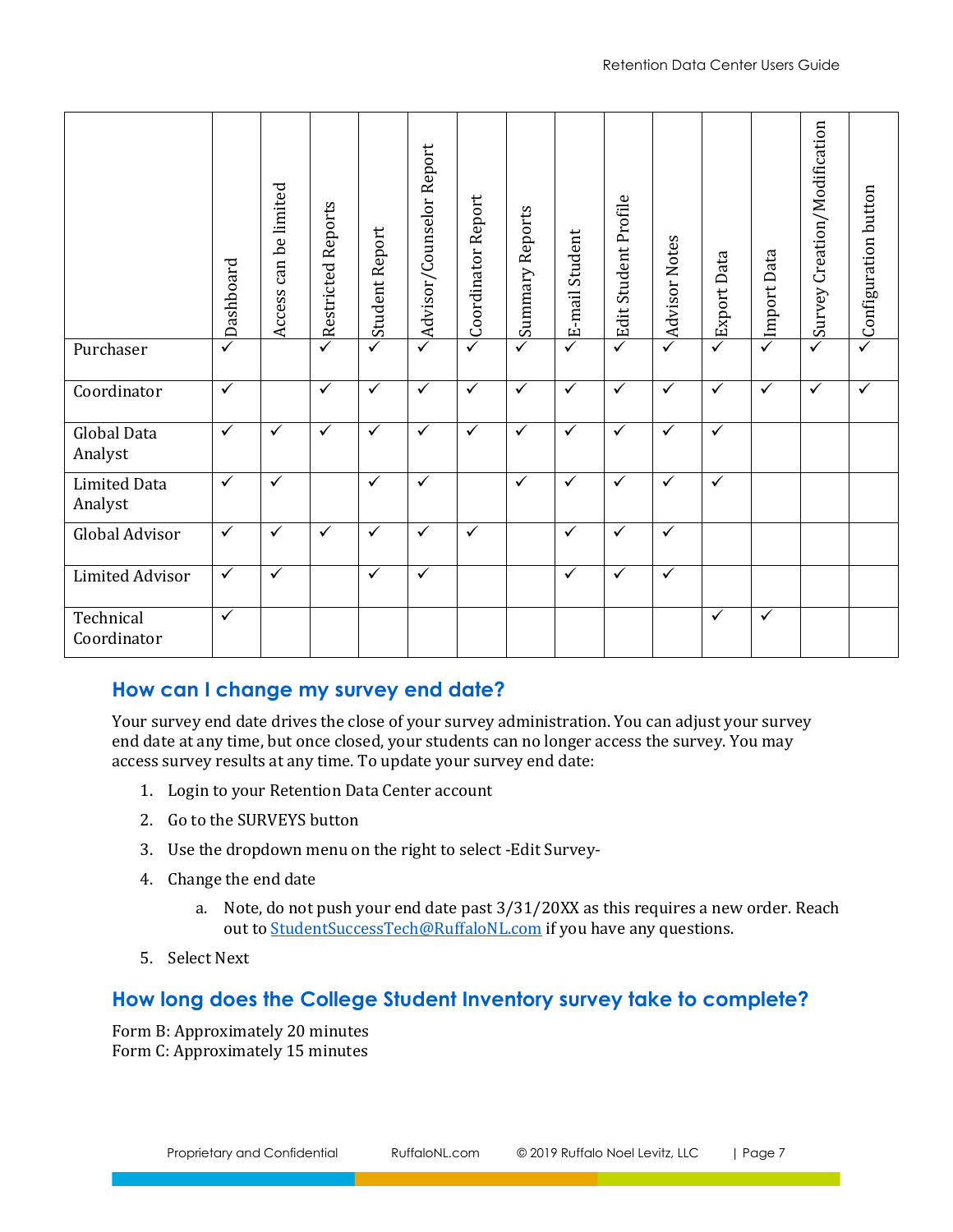## <span id="page-7-0"></span>**Does the survey require additional programming on our end?**

No additional programing is needed. You might consider adding the URL link as a favorite for easy student access, but no programing is needed.

The survey is compatible with all major web browsers.

Reports do not generate well on mobile devices. I would suggest using a desktop when accessing reports from the Retention Data Center.

Student access to the survey is done via a URL link. You can use a standard survey URL or personal URL link (PURL). Neither of which require any programming in order for the student to use.

Note, this information is available in the document titled: System Requirements and security

## <span id="page-7-1"></span>**Can I customize with our logo?**

Yes, in the upper right corners of the Retention Data Center, click on the "Configurations"  $\rightarrow$  Survey Theme button. You can browse to your image, adjust the color banners on the survey and select Apply Theme. If you don't like the outcome, just try again.

Notes: an image file must be in the format of JPEG, TIFF, PNG that is not wider than 231 pixels and not higher than 65 pixels.

## <span id="page-7-2"></span>**Can I change standard items on the survey?**

No, you cannot change standard items on the survey. This includes the demographics on the login page. They cannot be changed.

## <span id="page-7-3"></span>**Are all questions on the survey mandatory?**

All questions on the survey are mandatory. With the exception of the two items listed below:

- Student ID and phone number on the login screen
- Parent's education on the demographics portion of the survey.

Note: The survey does not indicate these are not mandatory and it cannot be noted on the survey. You can mention it in your email or modify the text on the login screen that appears after Student ID or Email Address.

The text I used is: Please note, on the demographics portion of the survey, there are two questions related to your parent's education. If either of these questions do not apply to you, you may leave them blank and proceed.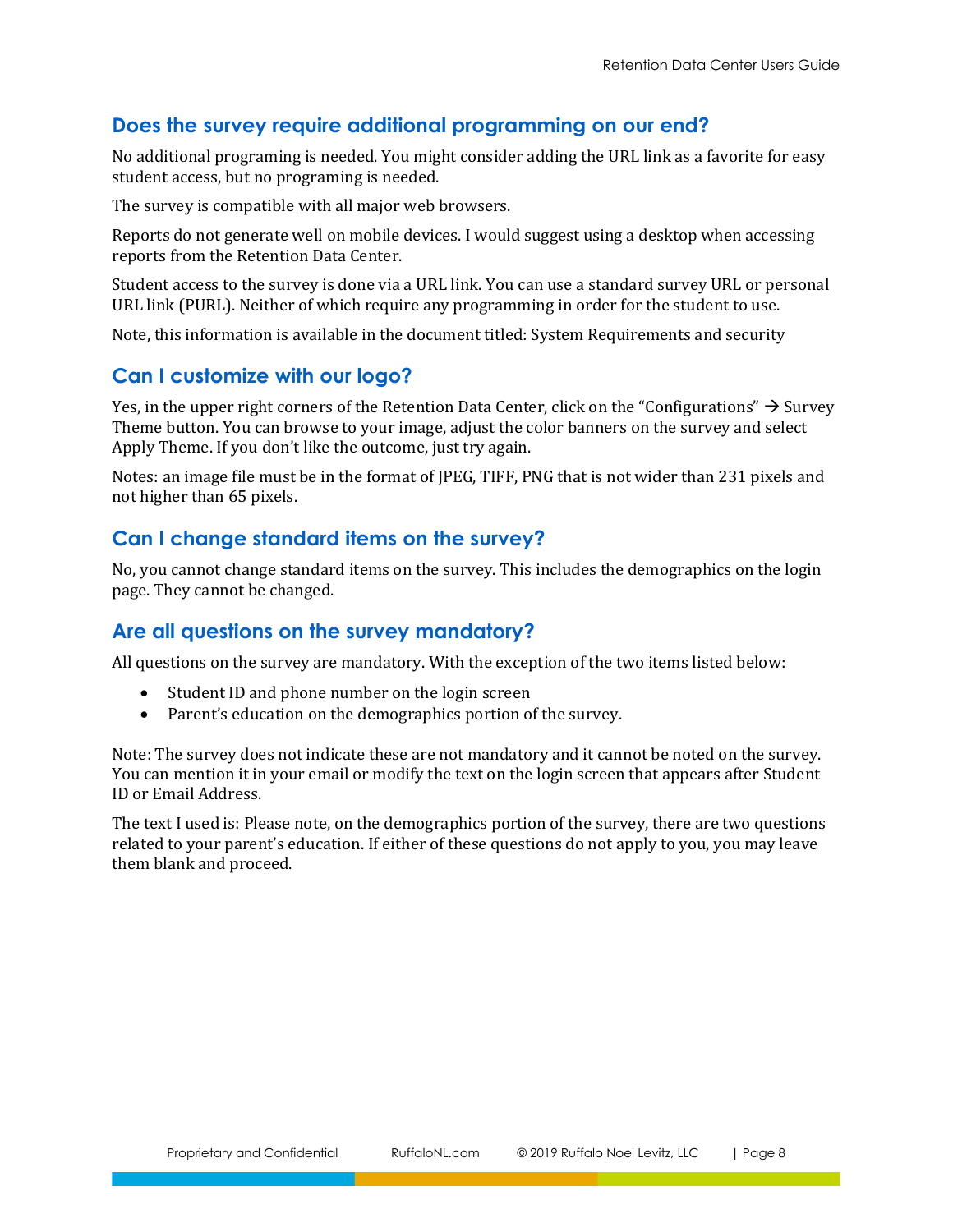| First Name:                          | Preview                                                                                                                                                                                                                                           |
|--------------------------------------|---------------------------------------------------------------------------------------------------------------------------------------------------------------------------------------------------------------------------------------------------|
| Middle Initial:                      |                                                                                                                                                                                                                                                   |
| Last Name:                           | Student                                                                                                                                                                                                                                           |
| Student<br>Identification<br>Number: | A123456                                                                                                                                                                                                                                           |
| Date of Birth:                       | 1996 $\vee$<br>$21 \vee$<br>Jul<br>$\checkmark$                                                                                                                                                                                                   |
| Gender:                              | Female<br>$\checkmark$                                                                                                                                                                                                                            |
| Email Address:                       | Please note, on the demographics portion of the survey, there are two questions related to<br>preview@institution.edu<br>your mother/fathers education. If either of these questions do not apply to you, you may leay<br>them there and proceed. |

Please enter the following information:

# <span id="page-8-0"></span>**Setting up your Survey Administration**

## <span id="page-8-1"></span>**How do I setup my survey?**

You do not setup your survey. In order to have access to a survey, a[n order](https://www.ruffalonl.com/enrollment-management-solutions/student-success/rnl-retention-management-system-plus/rms-plus-order-form/retention-management-system-online-administration-order-form/) will need placed. If you have already ordered for the year, reach-out to [StudentSuccessTech@RuffaloNL.com](mailto:StudentSuccessTech@RuffaloNL.com) and let us know you need an additional survey setup.

Once your order is processed, you should expect your survey details in the next week or so. At that point, you can customize your survey.

## <span id="page-8-2"></span>**How can I customize my survey?**

Grouping fields: Grouping students with demographical fields provides additional sorting and filtering opportunities beyond what is collected through the standard items of the surveys.

Up to 5 categories can be used; commonly used are Academic Advisor, FYE Instructor, Residence Hall, Indicated Major, etc.

Limited access to others on campus. This allows you the ability to designate others on campus for access to specific groups of student records (outlined above) with limited access to areas of the Retention Data Center and reports available for students.

Survey entry page: Allows you to request specific information for Id and e-mail. Example: "Please enter your 7 character student Id here. (W234567)" or "Enter your university.edu address here".

Custom Questions: You can have approximately 50 total questions in your account for the life of your account. These are multiple choice questions and require a response from your student. They appear at the end of the survey, after the standard items. You can provide as many response options as necessary to create a rating scale (1 Strongly Agree – 7 Strongly Disagree) to a Yes/No question. Custom questions are also filterable and exportable for further analysis. Once used, custom questions CANNOT be modified as it will affect historical data.

Student Report narrative text: Up to 1,000 characters (500 for SYSA) can be inserted as the first paragraph of each of the categories.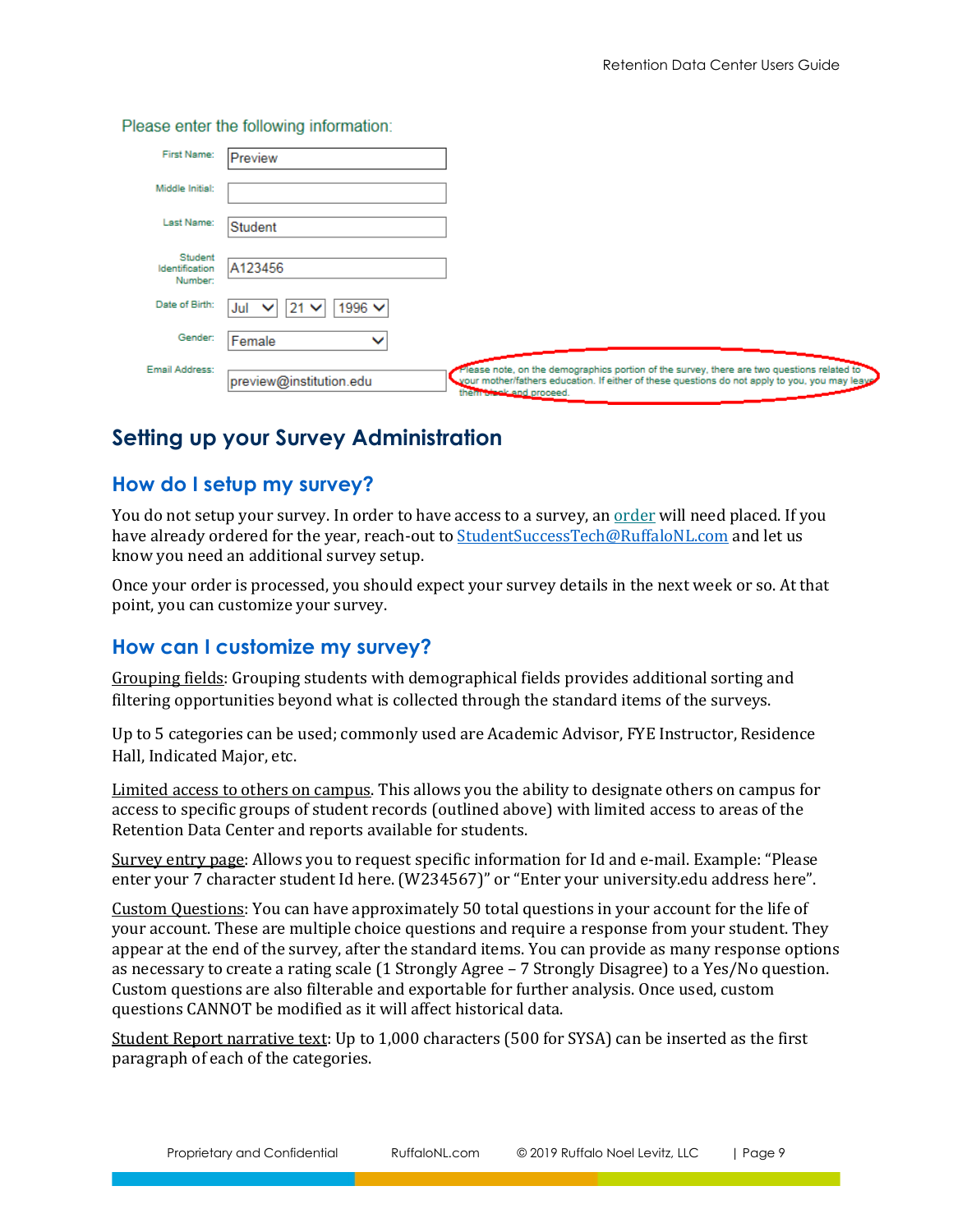## <span id="page-9-0"></span>**How do I update my grouping fields?**

Your five grouping fields can be updated/populated in three different ways (these options can be combined to use multiple methods).

- 1. You can have them appear as a dropdown menu on the login page of the survey for students to respond to. In the survey setup wizard:
	- o Select the number of grouping fields you wish to use (maximum of 5)
	- o Select Next
	- o Check 'show on survey'
	- o Update the "Display Name" by clicking on and typing in the field box
	- o Add the new Survey response options in 'Survey Response Options'
	- o Check to 'include in survey' in 'Survey Response Options'
	- o Be sure to add an option of "Unknown, Other, or N/A" if needed.

| Item | <b>Field Name</b>        | Display Name (for this survey) | Show on Survey? | <b>Assigned Security</b> | <b>Configuration Action</b>    |
|------|--------------------------|--------------------------------|-----------------|--------------------------|--------------------------------|
|      | <b>Custom Grouping 1</b> | Major                          |                 |                          | Survey Response Options        |
|      | <b>Custom Grouping 2</b> | Advisor                        |                 |                          | <b>Survey Response Options</b> |

- 2. You can upload the grouping assignment in a student file (either prior to administration, during your administration or after your administration) (yes- you can upload as many times as you need). See Uploading [Student Records](#page-11-2) for more information.
- 3. You can manually update them on the STUDENTS tab using the check boxes or edit student tab.

Additional notes:

- these options can be combined to use multiple methods
- no more than 5 grouping fields can be used (you might consider using custom questions)
- the 'Assigned Security' check box only needs selected if you have individuals that you want to login to the Retention Data Center, but should only see a subset of students. The subset of students must be indicated by a grouping field and the user will need a login. See the section titled ['I only want my advisors to see their advisees'](#page-15-0) for more information.
- if you update reports after they have previously been generated, you may need to reach out to [StudentSuccessTech@RuffaloNL.com](mailto:StudentSuccessTech@RuffaloNL.com) to have the report regenerated with the newly uploaded data.

## <span id="page-9-1"></span>**How do I add custom questions?**

You can add multiple choice questions in which a student would select one response to your survey. The questions appear at the end of the survey and appear on the Advisors/Counselor and Coordinator Report as well as the Custom Question Export.

Our suggestion is that you only use 5-10 custom questions to each of your surveys. You have a total of 50 questions for the entire life of your institutions Retention Data Center account. Once used custom questions cannot be modified as it will affect historical data.

For sample custom questions, see the document found in our [How To](https://www.ruffalonl.com/complete-enrollment-management/student-success/rnl-retention-management-system-plus/rms-plus-retention-data-center-documentation) documentation.

Adding custom questions to a survey is a two part process:

- 1. Adding the questions to your account
- 2. Checking to include the specific questions in your survey setup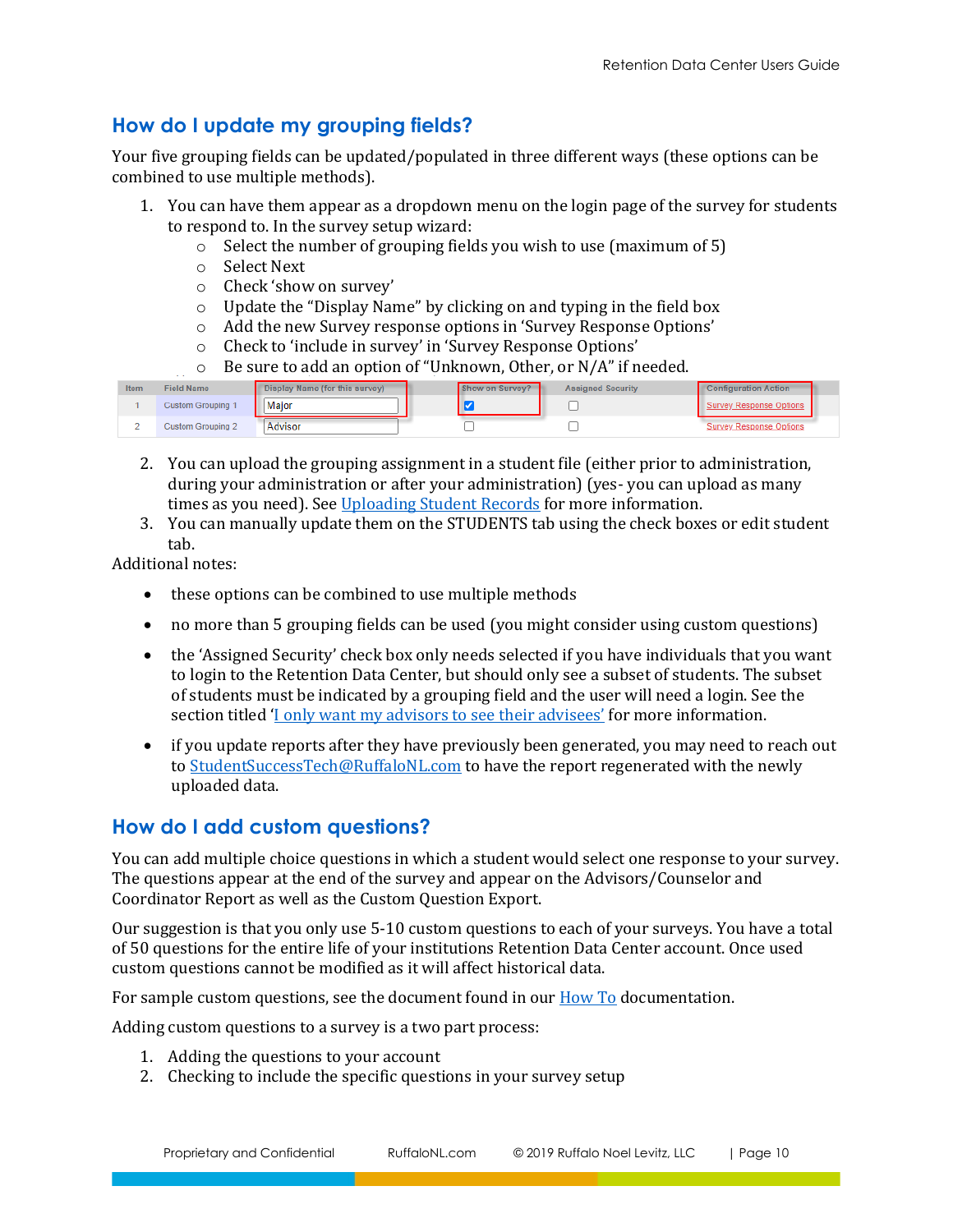#### **Adding custom questions to your account**

Start in the upper right corner at

**CONFIGURATION** 

- 1. Click Configure Custom Questions
	- The page displays questions already created and provides a button to add more. Responses to existing questions can be reviewed by hovering over the information  $\mathcal{Q}_{\text{u}}$ tton.
	- Questions that have been used previously in survey administrations become locked and cannot be edited; this maintains them for future use and reporting purposes. Once used, a new question must be created to make edit. If questions need removed from your master list, notify StudentSuccessTech@RuffaloNL.com
- 2. Add a question by clicking **Create Custom Question**
- 3. Enter your question in the Question Text box provided. A question label is required and will not appear on the survey, but will be used as the label in the export of student responses.

|                  | QUESTION TEXT: As students will view on the survey.                  |                     |
|------------------|----------------------------------------------------------------------|---------------------|
|                  | Enter your question here                                             |                     |
|                  | QUESTION LABEL: Represents the header row in exported data.          |                     |
| Short descriptor |                                                                      |                     |
|                  |                                                                      |                     |
|                  | ANSWERS: Add a row for each response from which students can select. |                     |
| <b>T</b> tem     | <b>Answer Text</b>                                                   |                     |
| ٠                | Response one                                                         | ×                   |
| ٠                | Response two                                                         | ×                   |
| ٠                | Etc                                                                  | <b>Actions</b><br>× |
| Add a row        |                                                                      |                     |

- 4. Enter responses for your students to select from. Click Add a row as needed for the number of responses required.
- 5. Click SAVE and the question will become part of your master list.

Things to consider:



• Use the Edit or Delete buttons to make changes to new questions.

Responding to custom questions is required; consider adding 'Don't know', 'Not sure', 'Unknown'

IMPORTANT: To include question(s) in your survey be sure to return to SURVEYS and Edit Survey to include new additions to you choice of custom questions.

#### **Adding Custom Questions to your survey**

Once your custom questions are added to your account, you need to add them to your survey administration. To add the questions to your survey administration:

- 1. Go to the SURVEYS button within the Retention Data Center
- 2. Select Edit Survey in the dropdown menu found on the right
- 3. Proceed to the page titled "Include Custom Questions" by selecting the Next button
- 4. Select "Yes", you want to include custom questions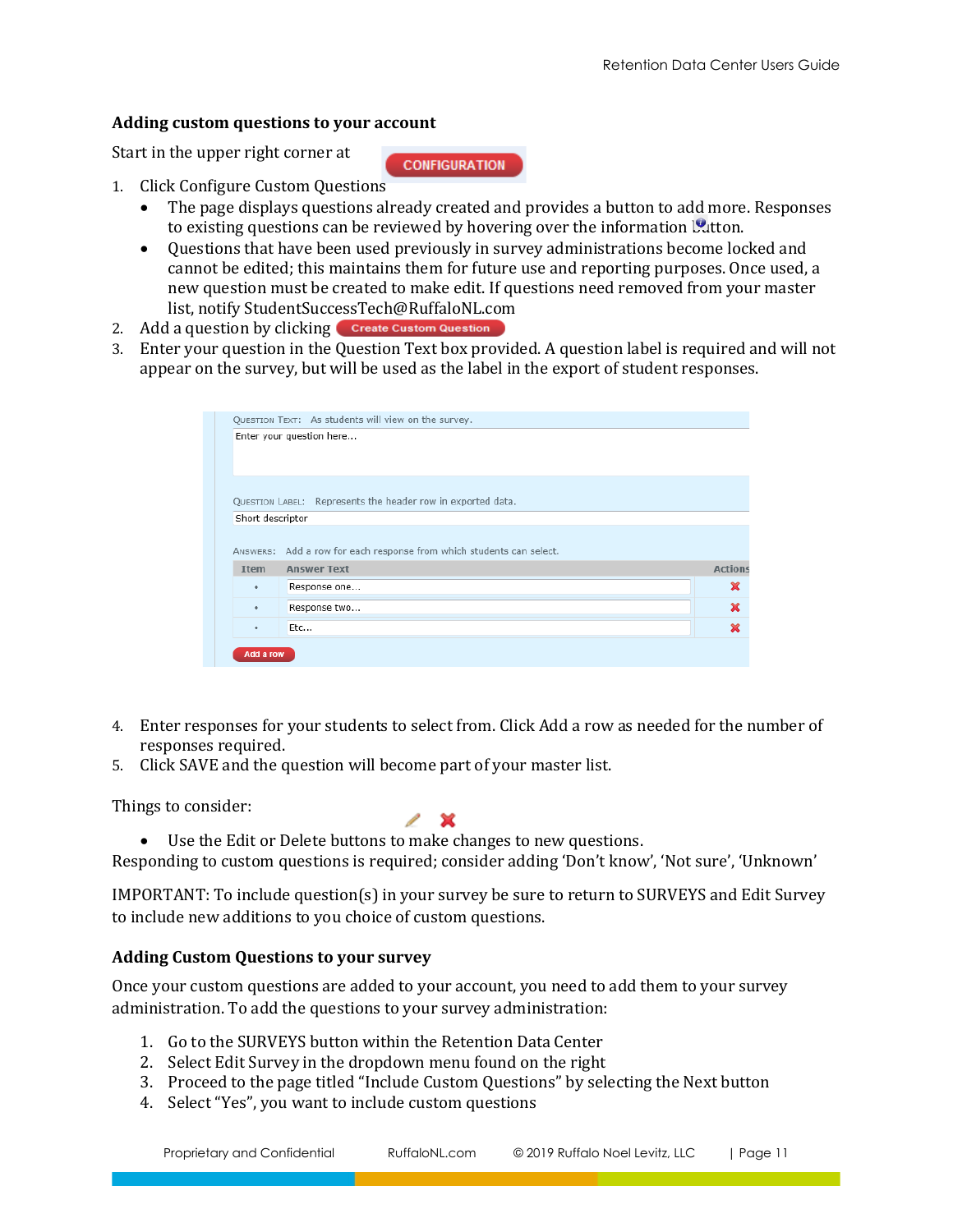- 5. Select Next
- 6. Use the checkbox to select the questions you wish to include in this survey administration
- 7. Select Next

#### **Inactivating your historical custom questions**

As previously noted, you can have a total of 100 questions in your account. Of those 100, only 50 can be active. If you inactive a question, it is not available for selection in your survey setup. To inactivate questions:

- 1. Go to the CONFIGURATIONS button in the upper right corner of the Retention Data Center
- 2. Select Configure Custom Question
- 3. Click on the ACTIVE/INACTIVE button found on the far right
- 4. Select Update State

## <span id="page-11-0"></span>**How do I administer the survey?**

Once your survey is setup, you will have a standard survey link. You can distribute this links in a computer lab, as a classroom assignment, in orientation or via email invitation. If you need this link, you can find it at the Retention Data Center, under the SURVEYS button by selecting "Survey Summary or Print Survey Invitation" from the dropdown found on the right of your survey administration.

If you wish to send email invitation from the Retention Data Center to your students, you have that option as well. In order to do this, you will need to upload a student file prior to survey launch. For more information about any of these options, let us know.

You can also distribute the students Personal URL (PURL) locally as well. Once you have uploaded a student data file, you can retrieve their personal URL links with the Export Data Function (Survey Link). This link can be emailed locally, posted on a portal or provided via other methods.

## <span id="page-11-1"></span>**How do I get my survey URL?**

- 1. Login to the Retention Data Center
- 2. Select the SURVEYS button
- 3. Using the dropdown menu on the right of your current/new administration, select survey summary or print survey invitation.

## <span id="page-11-2"></span>**How do I upload a student file?**

It is not required that you upload a student file. It can be helpful to track those that have not completed the survey. And if you plan on sending invitation emails to students from the Retention Data Center, a file upload is required.

To upload a student file, create an excel file with the following information. Note, fields in red are required. If you don't have something, leave the column blank. Also, you define your 5 grouping fields, the list below is simply an example of what you might be using.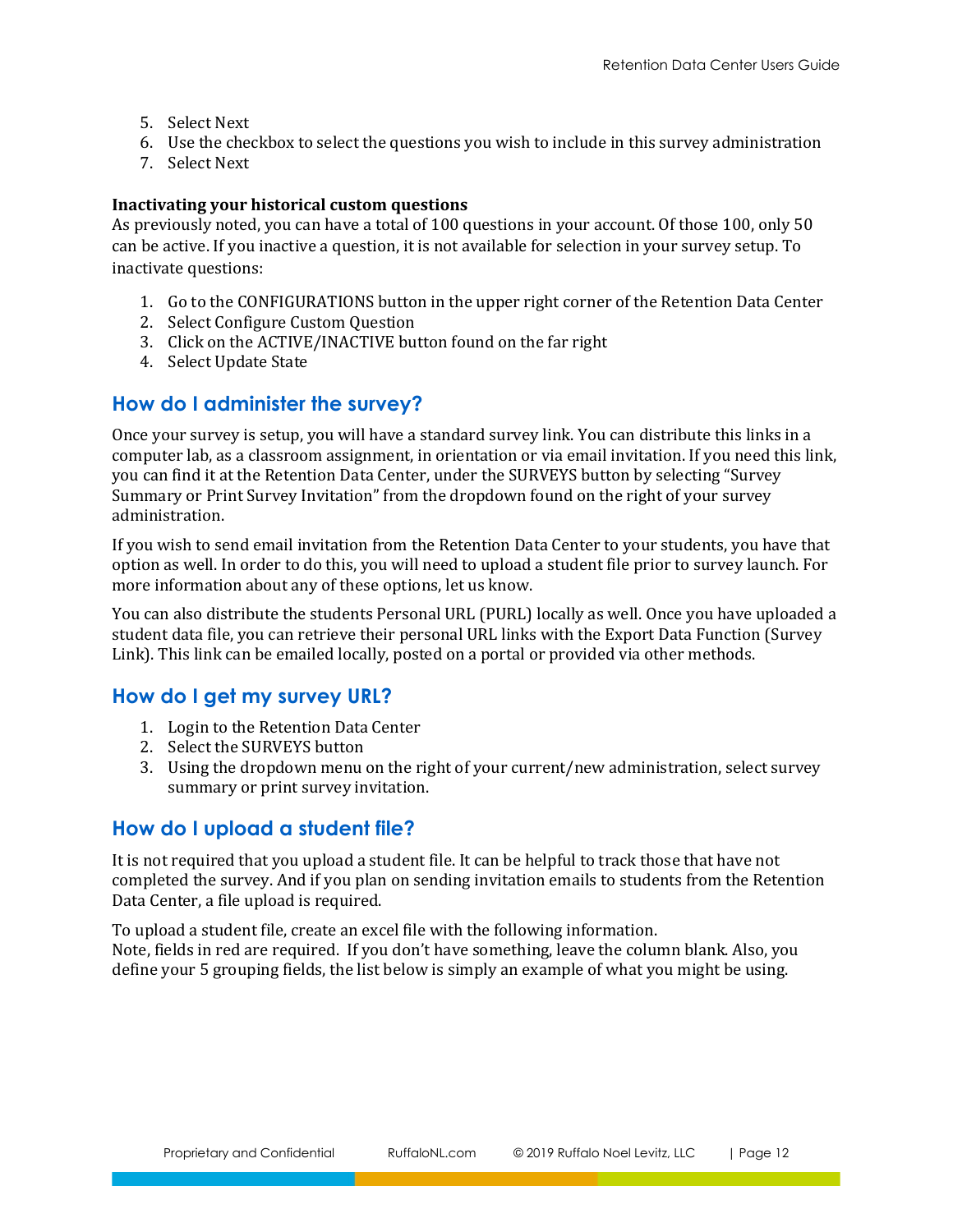| A                     | B                       | $\sqrt{ }$<br>u         | D                   | E                            | F                            | G                            | H                            |                              |                      | $\bf K$             | L                                   |
|-----------------------|-------------------------|-------------------------|---------------------|------------------------------|------------------------------|------------------------------|------------------------------|------------------------------|----------------------|---------------------|-------------------------------------|
| <b>Stude</b><br>nt ID | Email<br><b>Address</b> | Date of<br><b>Birth</b> | Gend<br>er<br>(M/F) | Group<br>ing<br><b>Field</b> | Group<br>ing<br><b>Field</b> | Group<br>ing<br><b>Field</b> | Group<br>ing<br><b>Field</b> | Group<br>ing<br><b>Field</b> | First<br><b>Name</b> | Last<br><b>Name</b> | <b>Stude</b><br>nt<br><b>Status</b> |
| 12345<br>6            | 123456@univ.<br>edu     | 01/01/20<br>01          | $\mathsf{F}$        | Accou<br>nting               | Smith                        | Sectio<br>n 1                | Grund<br>y Hall              | Studen<br>Athlet<br>e        | Courtn<br>ey         | Greene              | Militar<br>y/Vete<br>ran            |

Once your file is created:

#### **1. Verify that none of your columns have a comma (semi-colon are fine)**

- 2. Save the file as CSV (comma delimited) and
- 3. Open your Retention Data Center account in Internet Explorer
- 4. Upload within the Import Data button of the Retention Data Center (note, the dropdown menu should say Student Access File).

## <span id="page-12-0"></span>**What do I do with an upload error?**

If you receive an error when uploading your student file and the file did not successfully upload. Check the following items:

- 1. Are you using the attached template? Try pasting your data directly into this document and then upload.
- 2. Do any of your columns have commas? If so, they will need to be removed.
- 3. For column L, leave the column blank with simply the header row.
- 4. Is your file saved as a .CSV

If that doesn't resolve the issue, contact StudentSuccessTech@RuffaloNL.com

If you receive an error when uploading your student file and some of your records were successfully loaded. If you open the file of errors, it will indicate why the records did not load. You may correct the errors and reload just those records (quicker) or your entire file. Whichever you prefer.

## <span id="page-12-1"></span>**How do I email invitations to my survey recipients?**

The e-mail communication tool allows you to send messages to individual students or to a group of students. All emailing is done under the STUDENTS button.

**If you have not done so already, you need to allow RNL to send emails on your behalf. We can do this individually (one email address at a time) or for your entire domain (@institution.edu). In order to start this process, provide us with your IT Department contact name and email address at StudentSuccessTech@RuffaloNL.com. We also**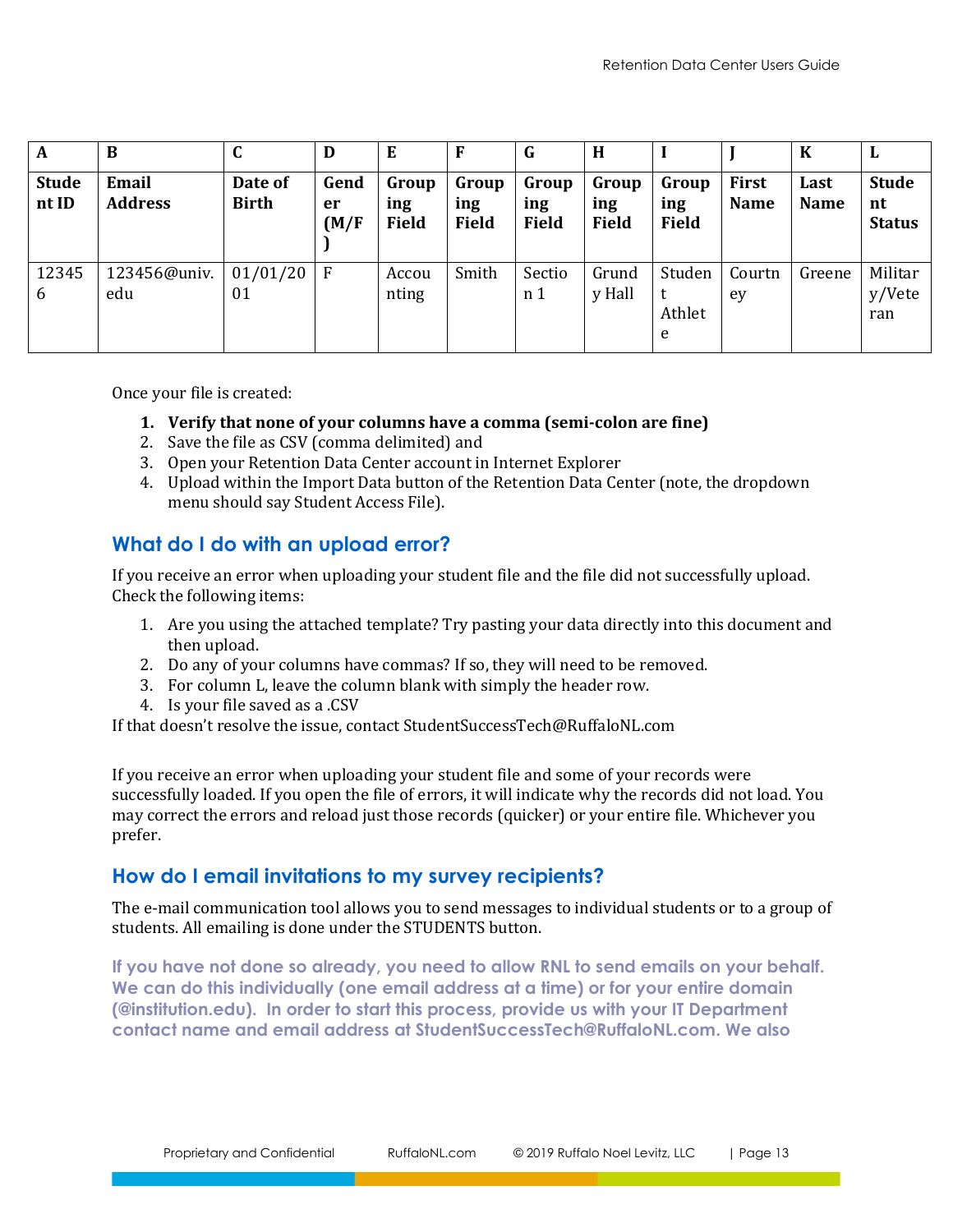#### **suggest that you give the IT contact a heads up that we will be reaching out. Our IT team will then follow-up with the contact provided and complete the needed steps.**

## **E-mailing One Student**

- 1. Select **u** under Actions and the student information page will appear.
- 2. Select the E-mail Student Tab.
- 3. Complete the following fields:
	- a. *From:* E-mail address of the sender.
	- b. *Subject*: Subject line of the e-mail.
	- c. *Body*: The content of your message.
- **SEND** 4. Select

## **E-mailing a Group of Students - NOW**

- 1. Use the survey view and/or filtering options to select the group of students you want to e-mail (the check boxes do not work).
- E-mail 2. Select
- 3. Select "Send this e-mail now" and select **Next**.
- 4. Confirm the student count and select **Next**.
- 5. Complete the following fields:
	- a. *Template Name*: Select from the drop down menu of predefined templates or create your own template by naming the e-mail message to save and use now and/or at a later date.
	- b. *From:* E-mail address of sender.
	- c. *Subject*: Subject line of e-mail.
	- d. *Body:* The content of your message. Within the body you can copy from the "List of Fields." These placeholders will merge student-specific information into the content of your message. Select **Next.**
- 6. **Send Preview** for final review or **Send** the e-mail.

## **E-mailing a Group of Students – SCHEDULE**

- E-mail 1. Select
- 2. Select "Schedule this e-mail to be sent at a later date" and select **Next**.
- 3. Select the survey administration for the message and select **Next**.
- 4. Confirm your filter is set appropriately (if you only want the

| SURVEY(S)            |  |  |
|----------------------|--|--|
| —<br>PFall 2017      |  |  |
| $\bigcirc$ Fall 2016 |  |  |
| $\bigcirc$ Fall 2015 |  |  |
| $\bigcirc$ Fall 2014 |  |  |
|                      |  |  |

#### WHEN DO YOU WANT TO SEND THIS E-MAIL?

 $\odot$  Schedule this e-mail to be sent at later date

PLEASE VERIFY THE SURVEY THAT YOU WANT TO USE FOR THIS SCHEDULE (SELECT ONLY 1):

 $\bigcirc$  Send this e-mail now

reminder/message sent to not complete students, be sure the filter ONLY includes Not Complete)

- a. Note, if you are coming back through to modify you message, be sure to select 'New Filter'. The system does not like when you select Previously Saved Filter.
- 5. Complete the following fields:

| <b>PLEASE SELECT:</b>                |                    |                    |                      |
|--------------------------------------|--------------------|--------------------|----------------------|
| <b>Previously Saved Student List</b> |                    |                    |                      |
| <b>STUDENT COUNT</b>                 | <b>FILTER NAME</b> | <b>SURVEY NAME</b> | <b>SURVEY STATUS</b> |
| 237                                  | Saved Filter       | <b>Fall 2017</b>   | <b>Not Completed</b> |
| <b>Student List</b>                  |                    |                    |                      |
| <b>STUDENT COUNT</b>                 | <b>FILTER NAME</b> | <b>SURVEY NAME</b> | <b>SURVEY STATUS</b> |
| 237                                  |                    | <b>Fall 2017</b>   | <b>Not Completed</b> |

kb:<br><mark>B Z U</mark> | F 종 필 로 | Formst | | Fontfamiy | Pontsize<br>X Q 웹 또 | 이 에 <u>A - <sup>82</sup> - | ema</u>

WHEN DO YOU WANT TO SEND THIS E-MAIL?

Sample Student (samplestudent@noellevitz.com)

advisor@noellevitz.com

- $\bigcirc$  Schedule this e-mail to be sent at later date
- Send this e-mail now

PLEASE VERIFY THE SURVEY THAT YOU WANT TO USE FOR THIS SCHEDULE (SELECT ONLY 1):

| SURVEY(S)          |  |
|--------------------|--|
| <b>OFall 2017</b>  |  |
| <b>O</b> Fall 2016 |  |
| <b>O</b> Fall 2015 |  |
| <b>O</b> Fall 2014 |  |
|                    |  |

Edit Profile Email Student

RF:

From:

Subject:

Body:



Ä

→旧旧伊健|∞

| Proprietary and Confidential<br>RuffaloNL.com | © 2019 Ruffalo Noel Levitz, LLC | Page 14 |
|-----------------------------------------------|---------------------------------|---------|
|-----------------------------------------------|---------------------------------|---------|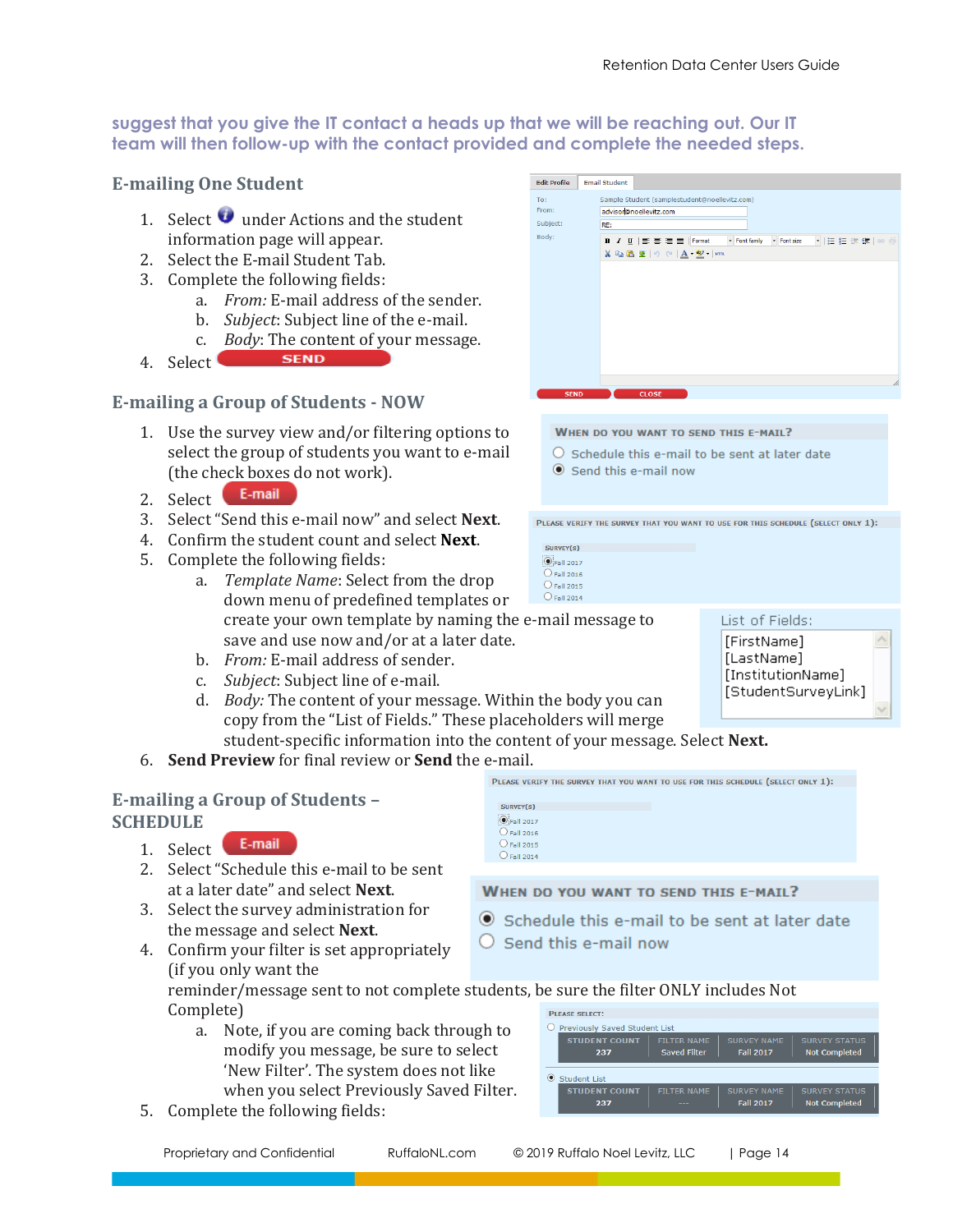- a. Start Date: Date you want e-mails to begin.
- b. End Date: Date you want e-mails to end.
- c. Select the day $(s)$  of the week to be sent.
- 6. Complete e-mail fields
	- a. *Template Name*: Select from the drop down menu of predefined templates or create your own template by naming the e-mail message to save and use now and/or at a later date.

| Start Date: | $\Box$ Sunday    |
|-------------|------------------|
| m           | $\Box$ Monday    |
| End Date:   | Tuesday<br>ш     |
| mar.        | $\Box$ Wednesday |
|             | $\Box$ Thursday  |
|             | $\Box$ Friday    |
|             | $\Box$ Saturday  |

- b. *From:* E-mail address of sender.
- c. *Subject*: Subject line of e-mail.
- d. *Body:* The content of your message. Within the body you can copy from the "List of Fields." These placeholders will merge student-specific information into the content of your message. Select **Next.**
- 7. Send Preview for final review or Save the scheduled message.

<span id="page-14-0"></span>Note, if you received an error, see step #4 (don't use previously saved messages).

## **How do I edit my scheduled emails?**

If you go back through the email wizard and update the dates (to today), the email will no longer be sent as previously scheduled. The updates will overwrite the previously saved schedule.

## <span id="page-14-1"></span>**Do I have to send email messages?**

No, you do not. Many campuses just use their survey URL and distribute it locally.

## <span id="page-14-2"></span>**Why am I receiving an error when updating an email?**

If you are attempting to save a previously scheduled email but are receiving an error that looks like:

#### **ERROR: Object reference not set to an instance of an object.**

"Typically" this occurs when you select the 'previously' saved filter.

On this step, make sure the second one is checked.

| <b>Send E-mails to Filtered Students</b>                                                                                                                                                    | × |
|---------------------------------------------------------------------------------------------------------------------------------------------------------------------------------------------|---|
|                                                                                                                                                                                             |   |
| <b>PLEASE SELECT:</b>                                                                                                                                                                       |   |
| Previously Saved Student List                                                                                                                                                               |   |
| <b>Restricted Students Included</b><br><b>SURVEY NAME</b><br><b>SURVEY STATUS</b><br><b>STUDENT COUNT</b><br><b>FILTER NAME</b><br><b>Fall 2016</b><br>Saved Filter<br>Not Completed<br>519 |   |
| $\odot$<br>Student List                                                                                                                                                                     |   |
| <b>SURVEY NAME</b><br><b>SURVEY STATUS</b><br><b>Restricted Students Included</b><br><b>STUDENT COUNT</b><br><b>FILTER NAME</b><br><b>Fall 2016</b><br><b>Not Completed</b><br>519          |   |
| No, don't continue. Go to Filters to select a different list of students.                                                                                                                   |   |
| <b>BACK</b><br><b>NEXT</b>                                                                                                                                                                  |   |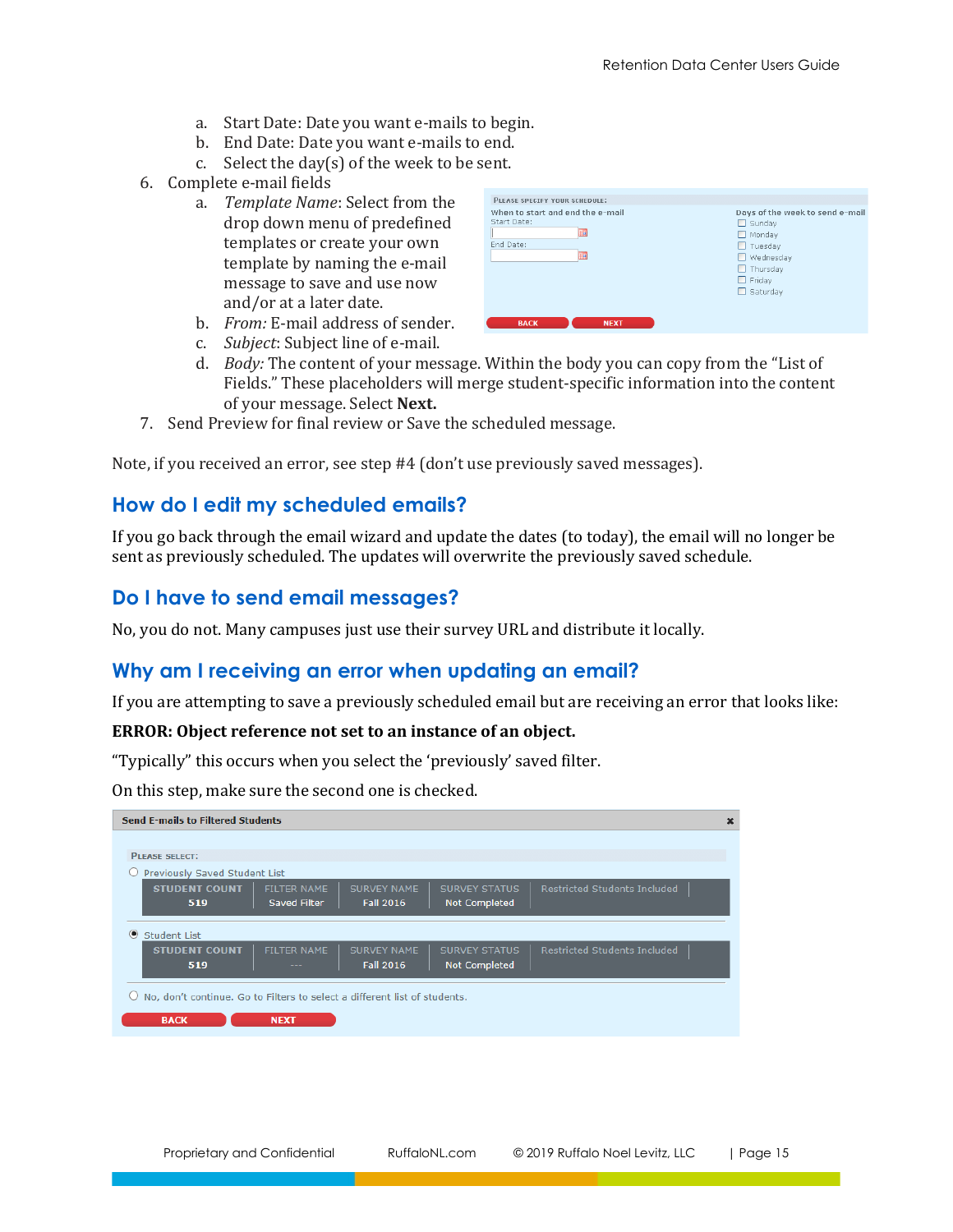## <span id="page-15-0"></span>**Can I restrict who sees students?**

If you only want your advisors to see their advisees (this applies to any colleagues that you only want to have access to a subset of students and not all. You can "assign security".

Step 1: Add the grouping responses [\(discussed above\)](#page-9-0)

Step 2: Create logins for each advisor [\(discussed above\)](#page-3-4)

Configurations – User Administration area of the Retention Data Center

Step 3: Tie the advisors login to their grouping response

If you only want your advisors to see their advisees (this applies to any colleagues that you only want to have access to a subset of students and not all. You can "assign security".

This is the step in which you tie the RNL logins to their designated grouping response.

- 1. Go to the SURVEYS button in the Retention Data Center
- 2. Select –Edit Survey- from the dropdown menu on the right of your survey administration.
- 3. Select Next Three times
- 4. If it is not already checked, make sure "Assigned Security' is checked for the field with the designated grouping responses.

**Assigned Security** 

5. Select Next

 $\blacktriangledown$ 

6. Open up the field name

 $\overline{\phantom{a}}$  Advisor

- 7. Open up each grouping response by clicking on Assign Users
- 8. Check the appropriate individuals to have access to that grouping response.

|    | Select a Grouping Field and assign users: |          |                                       |                                       |  |
|----|-------------------------------------------|----------|---------------------------------------|---------------------------------------|--|
| ▼  | Advisor                                   |          |                                       |                                       |  |
|    | Item<br>1                                 | Assigned | <b>Response Option</b><br>Advisor One | <b>Actions</b><br><b>Assign Users</b> |  |
| Þ. | Major                                     |          |                                       |                                       |  |
| ь  | <b>Residence Hall</b>                     |          |                                       |                                       |  |
|    | Course Section                            |          |                                       |                                       |  |

| <b>Item</b>    | Assigned           | <b>Response Option</b>    | <b>Actions</b>      |
|----------------|--------------------|---------------------------|---------------------|
| 1              |                    | <b>COB</b>                | <b>Assign Users</b> |
| $\overline{2}$ | $\bm{\omega}$      | Dodson-Tibbs; Donna       | <b>Assign Users</b> |
| 3              | Ø                  | <b>Gonzales: Mercedes</b> | Assign Users        |
| 4              | $\omega$           | Holloway; Laura           | <b>Assign Users</b> |
| 5              | $\bm \omega$       | Johnson; Reginald         | Assign Users        |
| 6              | Ø                  | Jones; Trevor             | <b>Assign Users</b> |
| $\overline{7}$ | $\bm \omega$       | Nicholson-Preuss; Mari    | Assign Users        |
| 8              | $\omega$           | Nutt; Zack                | <b>Assign Users</b> |
| 9              | $\circ$            | Reckelhoff; Lori          | Assign Users        |
| 10             | $\rm \circledcirc$ | Sabido: Thalina           | <b>Assign Users</b> |
| 11             | $\bm{\omega}$      | Thomason; Rita            | <b>Assign Users</b> |
| 12             |                    | Truffan                   | Assign Users        |

## <span id="page-15-1"></span>**How do I 'start' my survey?**

Once your survey is setup and customized as you wish, you are set to launch. To launch the survey, distribute your survey URL (either locally or via emails from the Retention Data Center).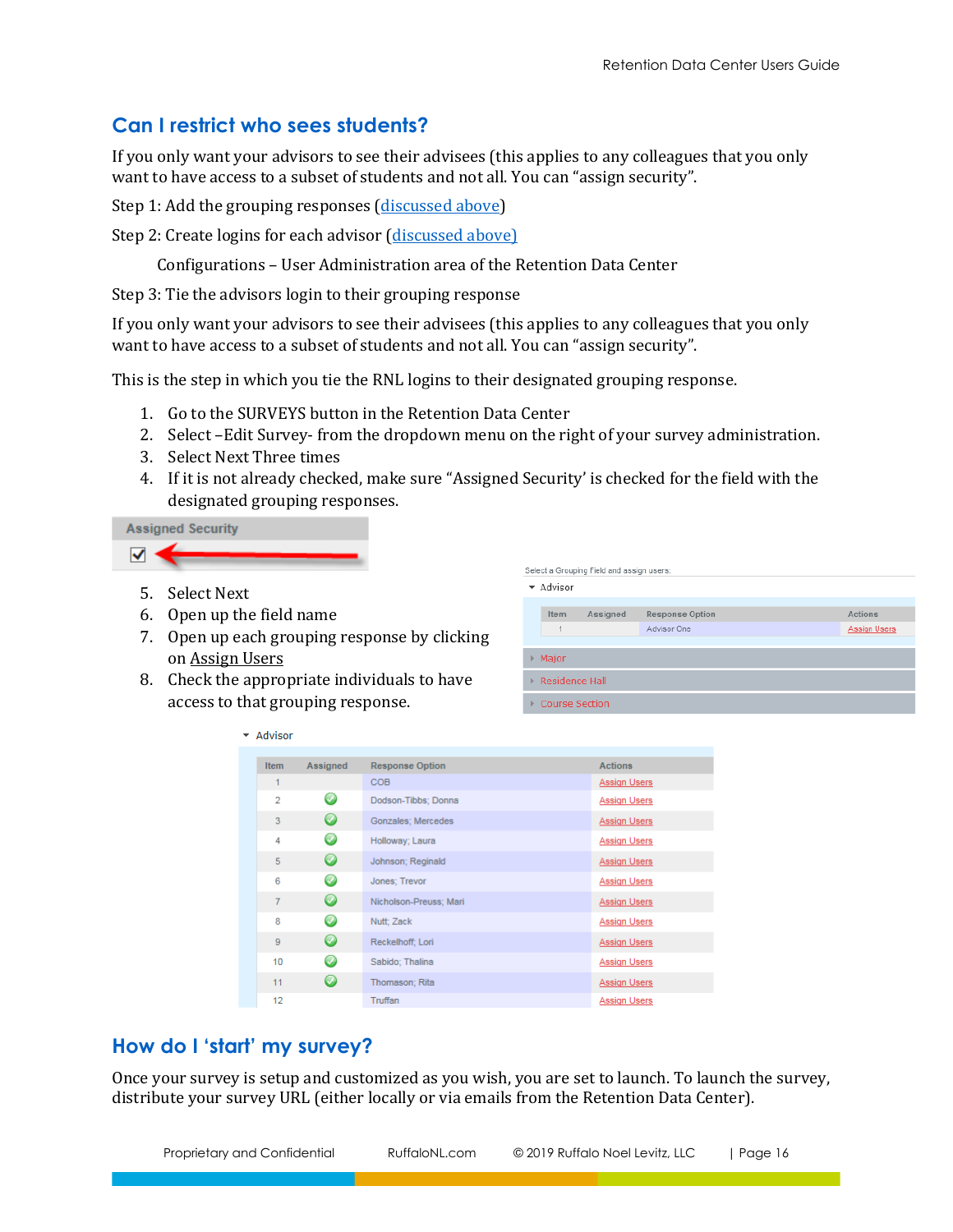How do I change my end date?

Changing your end date is very simple. To change your end date,

- 1. Login to the Retention Data Center
- 2. Select the SURVEYS button
- 3. Select Edit Survey from the dropdown menu on the right of your prospective survey
- 4. Enter an updated end date
- 5. Select Next

## <span id="page-16-0"></span>**Can I preview my survey?**

Yes, you may use the preview survey options by:

- 1. Go to the SURVEYS button
- 2. Select Preview Survey from the dropdown menu

Or if you wish to complete the actual survey, you may do so. Let us know when you have completed the survey and we can have your survey responses removed.

I loaded a student file and gave students the generic link. What is going to happen?

Your students will be asked to enter their information on the login screen of the survey. Once they enter their information, the database will use its matching criteria to see if it matches any students in the system. If it matches, the student will match. If it doesn't match a new record will be created. To match, a record needs to match with one of the following:

- Last Name, DOB, Student ID
- DOB, StudentID
- FirstName, LastName, StudentID
- Email, StudentID
- Last name, DOB, Email
- DOB, Email,
- Lastname, FirstName, Email
- Lastname, Firstname, DOB

# <span id="page-16-1"></span>**Post Survey Administration**

## <span id="page-16-2"></span>**My students have completed the survey, what do I do now?**

Once your students have completed the survey, you can login to the Retention Data Center and pull reports, export data, pull summary reports, do your analysis, share your results with others on campus and start you student conversations.

Note, you can pull reports at any time. Not all students need to be completed in order to begin pulling reports.

Additional resources for "[reviewing your results](http://www.ruffalonl.com/RMSResults)" and "[sharing your results](http://www.ruffalonl.com/RMSSharingResults)" can be found on the web.

## <span id="page-16-3"></span>**How do I get my students reports?**

You will be able to view, print, or save individual reports or sets of reports as students complete the survey. Summary results and exportable data will also be available. You also have the ability to retrieve filtered sets of students for report retrieval, summary reports or outreach.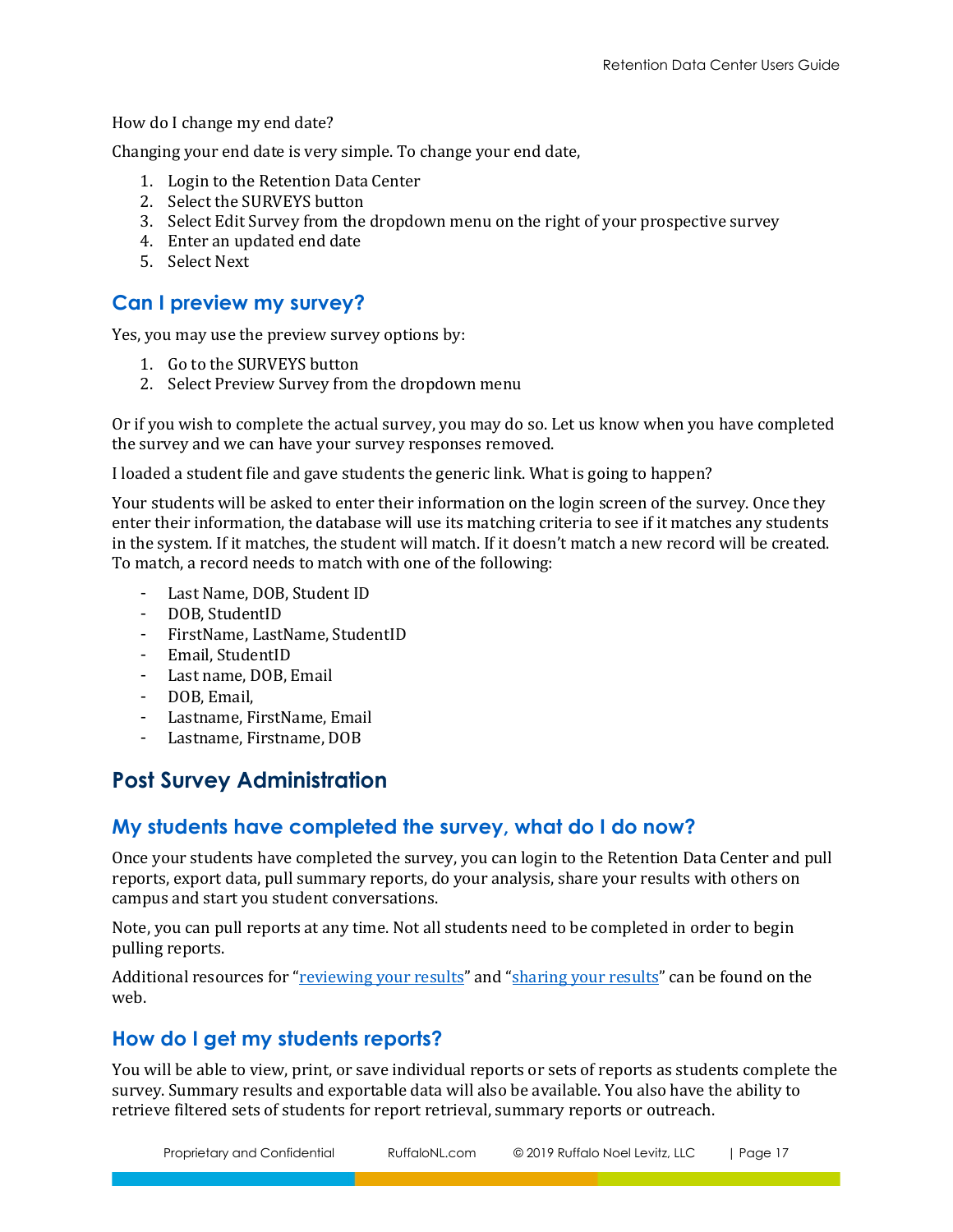For more information pulling reports (both individual and summary reports), within th[e How To](http://www.ruffalonl.com/DataCenter) button of the Retention Data Center, see the documents titled: Report Retrieval with Summary Results.

## <span id="page-17-0"></span>**How can I filter my student records?**

Filtering students allows you to view groups of students with specific criteria you identify.

Create a new filter, use an existing filter, or clear an applied filter at the drop-down menu provided.

| <b>SURVEY VIEW</b><br><b>CHANGE</b>                           | l - None -                       | <b>N</b> FILTER | 247 Students                  |
|---------------------------------------------------------------|----------------------------------|-----------------|-------------------------------|
| SURVEY NAME<br>SURVEY STATUS<br><b>Fall 2011</b><br>Completed | Restricted Students Included     |                 |                               |
| For selected students:<br>- Select Report or Edit Values - v  | E-mail<br><b>Add New Student</b> |                 | $\mathbf{c}$<br><b>SEARCH</b> |

#### **Creating a New Filter**

1. Select - New Filter – from the Filter Dropdown Menu (found on the STUDENTS Button, EXPORT DATA button, or SUMMARY RESULTS button) .

| - None -         |  |  |
|------------------|--|--|
| - None -         |  |  |
| - New Filter -   |  |  |
| - Clear Filter - |  |  |
|                  |  |  |

| Select the          |                                                                                                                              |                           |
|---------------------|------------------------------------------------------------------------------------------------------------------------------|---------------------------|
|                     | <b>Filter Students</b>                                                                                                       | $\boldsymbol{\mathsf{x}}$ |
| field $(s)$ for the |                                                                                                                              |                           |
| filter using        | Please set/change the fields used for filtering by changing the values below:                                                |                           |
| the drop            | $\ $ $\vee$ $\ $ -- None --<br>$\mathbf{v}$<br>-- None --<br>$\vee$ $\vdash$ None $\div$<br>lv<br>-- None --<br>$-$ None $-$ |                           |
| down menus.         | -- None --<br>Advisor<br>CANCEL X                                                                                            |                           |
| Combinations        | Course Section<br>Custom Grouping<br>------<br>wan                                                                           | $\mathbb{Z}$              |
| of data fields      | <b>Entry Term</b><br>Major                                                                                                   |                           |
| may be<br>.         | .                                                                                                                            |                           |

applied by using multiple drop downs.

**Note – if the dropdown menus do not appear**, click Select/Change Fields

3. Select

Selected fields will present a range selection. Where multiple fields are selected a student record must fall into the range of all selections to appear on the list.

**SAVE** 

- 4. Enter or select the range.
- 5. Enter a name in the *Save the Filter* to save for future use (optional).
- 6. Select **APPLY FILTER**

| <b>COURSE SECTION</b><br>Section 1<br>Section 2<br>Section 3 | <b>RECEPTIVITY TO</b><br><b>INSTITUTIONAL</b><br><b>HELP AND INDEX</b><br>(PERCENTILE)<br>FROM: |
|--------------------------------------------------------------|-------------------------------------------------------------------------------------------------|
| Section 5                                                    | TO:                                                                                             |
| <b>Include Restricted Students</b>                           |                                                                                                 |
| <b>SAVE FILTER (OPTIONAL)</b>                                |                                                                                                 |

**Turn off a filter** by selecting **Clear Filter** from the drop-down menu.

**Delete a saved filter:** Select **in the upper right-hand corner of the data center**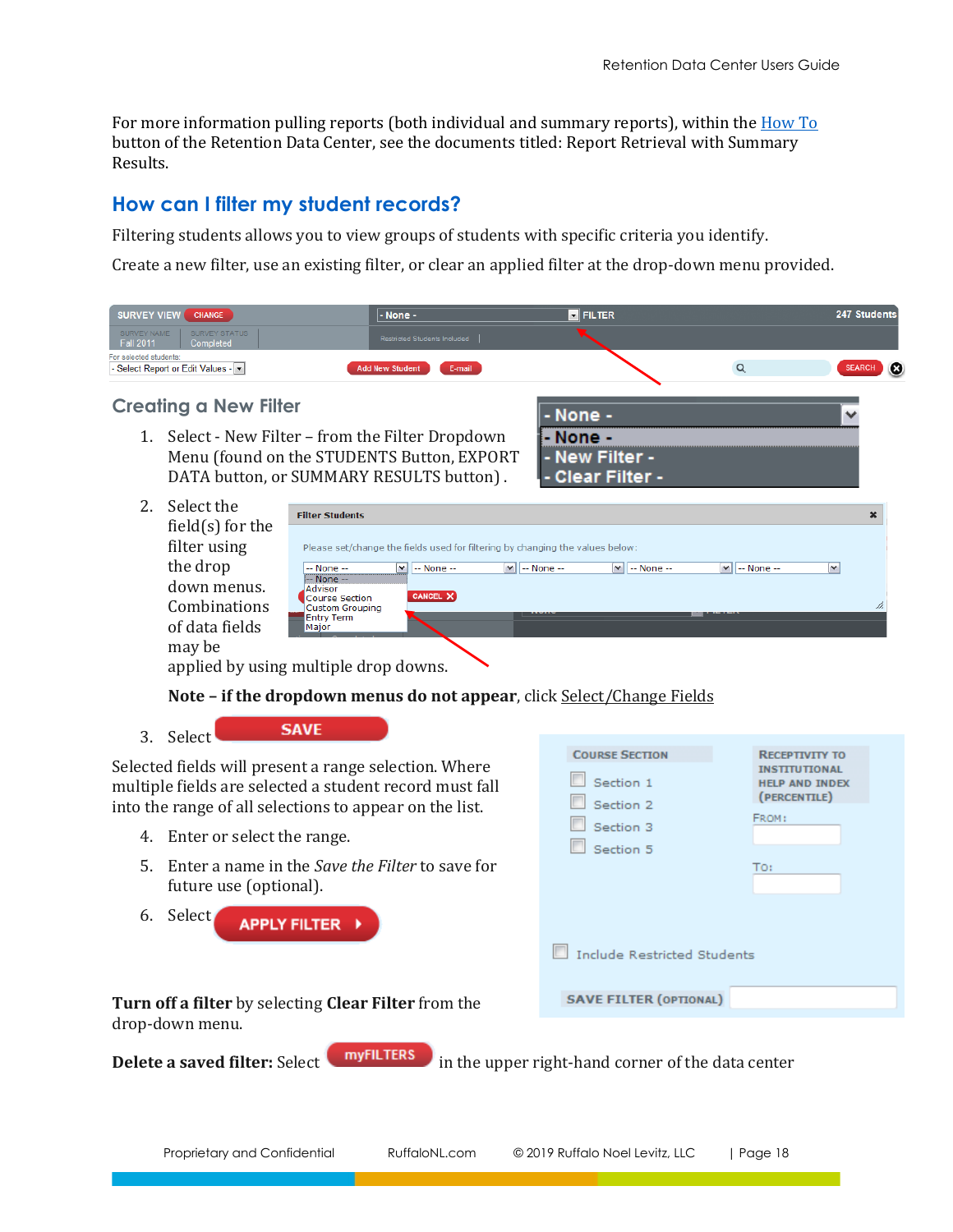## <span id="page-18-0"></span>**How can I export my student data?**

Generate an exportable file with data fields from the assessment results. Use existing templates or create your own combination.

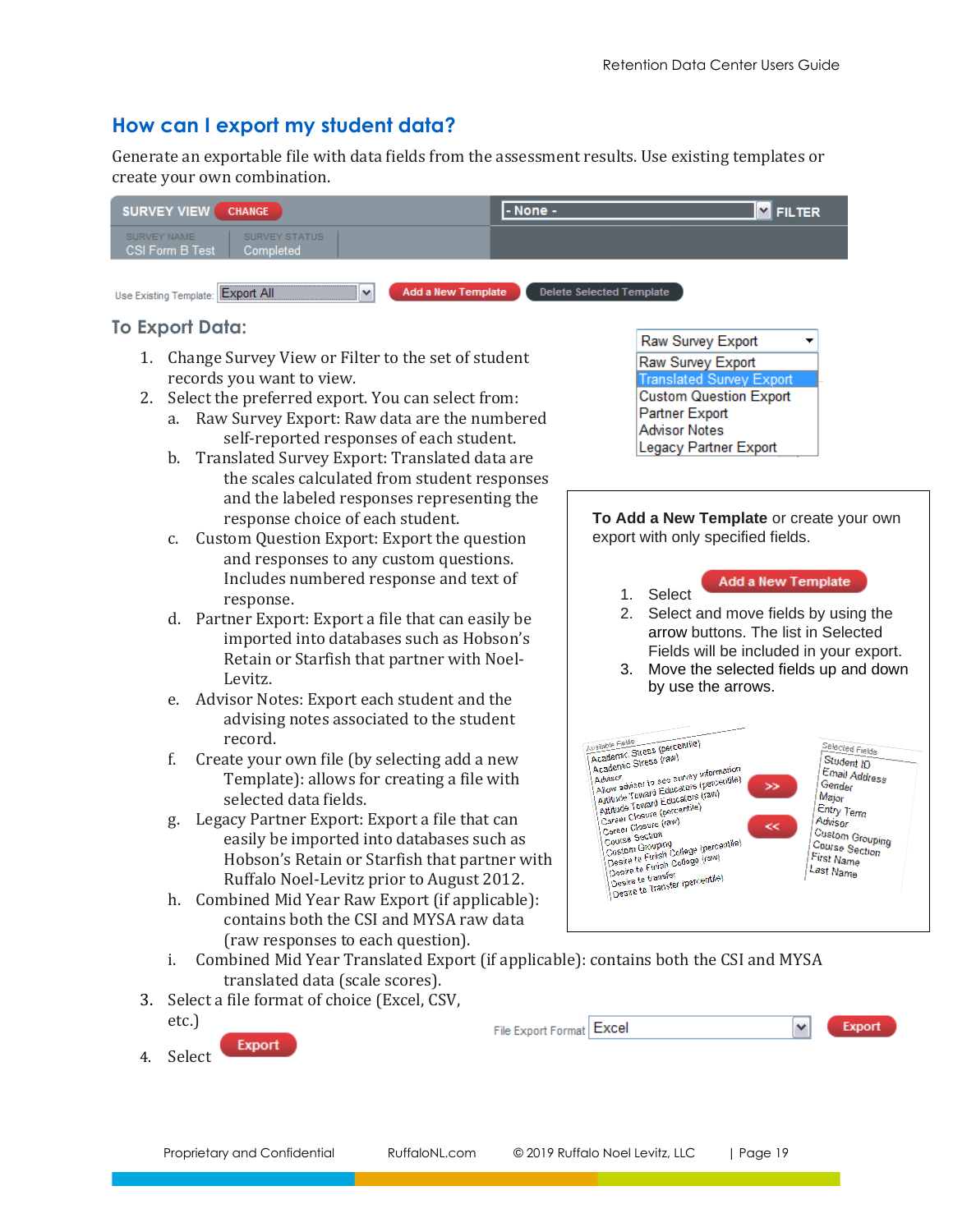## <span id="page-19-0"></span>**Can we input our data into our Learning Management System (LMS)?**

This includes Starfish/Hobsons Retain/Noro… Yes, you can. You really have two options for this.

- 1. The PDF copies of the advisor reports this would require you two manually login to a secure FTP site that we have created for you where your reports would be posted by StudentID.
- 2. Exporting and Importing data using the 'partner export' template found in the Retention Data Center, you can export the standard data and import into your LMS system.
	- a. Note, if you have a 'homegrown' LMS system, you will need to create the function to import the data and you can export whatever data you would like.

To request a secure FTP site, email StudentSuccessTech@RuffaloNL.com indicating which report you would like post (student report, advisor/counselor report or coordinator report).

Note, prior to uploading, you will want to remove any students that have indicated their reports are 'restricted'.

If a client has used the SFTP site in the past, new reports should automatically be posted there.

Additional information found in: Starfish Retention Solutions Integration at the HOW TO button of the Retention Data Center.

## <span id="page-19-1"></span>**What resources do have for Advisors?**

We have several resources for your advisors. This includes the Advisors Guide as well as all the documents found at[: Reviewing Results with Students](http://www.ruffalonl.com/RMSResults)

This includes, but is not limited to:

- a. Report Retrieval instructions for pulling reports from the Retention Data Center
- b. Overview Documents
- c. Conversation Starters
- d. Worksheets and Assignments
- e. Referral Form
- f. Student Contract for Next Steps
- g. Emailing Students (from the Retention Data Center)

## <span id="page-19-2"></span>**Are trainings available?**

Yes, we do offer trainings. We offer trainings for using the Retention Data Center as well as trainings on using your data..

For more information regarding the data trainings[, contact us](mailto:StudentSuccessTech@RuffaloNL.com) with a basic message about what questions you have.

Additionally, Retention Data Center tutorial videos are available for your review at any time.

<span id="page-19-3"></span>**[https://fast.wistia.com/embed/channel/p709mf3zld](https://nam04.safelinks.protection.outlook.com/?url=https%3A%2F%2Ffast.wistia.com%2Fembed%2Fchannel%2Fp709mf3zld&data=04%7C01%7C%7C45ce7e4e019641f0612c08da05f7c391%7Cd9fa72a80554450eb06be822956ab212%7C0%7C0%7C637828858964451470%7CUnknown%7CTWFpbGZsb3d8eyJWIjoiMC4wLjAwMDAiLCJQIjoiV2luMzIiLCJBTiI6Ik1haWwiLCJXVCI6Mn0%3D%7C3000&sdata=NfAmyMYbXUMuHh2KOrQ8xSSav88LzNypPFsXzm2SOgU%3D&reserved=0)**

## **Do you have best practices on using the data?**

Yes, we do. We have several webpages to help you out with this. They can be found within your Client Communities.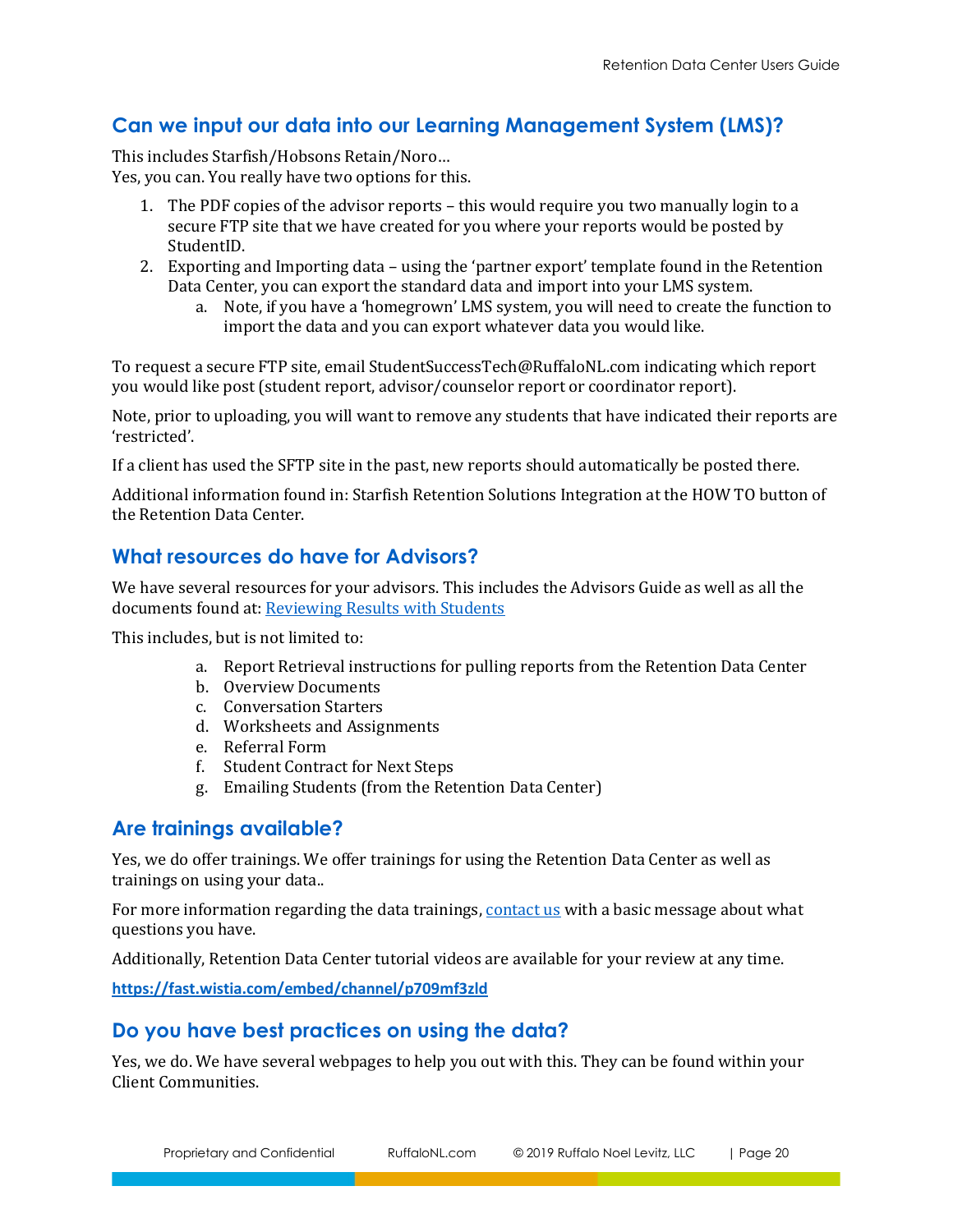Specifically, the following pages might be helpful in this process:

- [Reviewing Results with Students](http://www.ruffalonl.com/RMSResults)
- [Sharing RMS Results on Your Campus](http://www.ruffalonl.com/RMSSharingResults)

## <span id="page-20-0"></span>**Can a student finish a survey they previously started?**

If a student started the survey, but has not finished, they should be able to log back in and complete the survey. They can login using:

- 1. The original survey link if they do this, they will be asked to enter their login information but once completed, they should pick up where they left off
- 2. Their personal URL link you can send them an email using the 'action' item on the far right of their name on the STUDENTS button of the Retention Data Center. If you include the merge field of [StudentSurveyLink] their personal URL link will be merged in when the student receives the email.

## <span id="page-20-1"></span>**Can a student retake the survey?**

Yes, a student can have their results reset. Email [StudentSuccessTech@RuffaloNL.com](mailto:StudentSuccessTech@RuffaloNL.com) with the student's first name, last name, email address and student ID. Once I have this information, I can submit a ticket for their record to be reset.

The only other way for a student to retake the assessment (without being reset), is for the student to enter enough of their information incorrectly on the login page of the survey. Because if they enter the same information, the system will recognize they already exist and not allow them to take it again.

Note, this could take several weeks to complete.

# <span id="page-20-2"></span>**Can a student be "unrestricted"?**

If a student has given consent to un-restrict their report, email StudentSuccessTech@RuffaloNL.com with the student's first name, last name, email address and student ID. RNL admin can update this record.

## <span id="page-20-3"></span>**How can I delete a completed student record?**

Yes, with your confirmation, we can make the update. Email StudentSuccessTech@RuffaloNL.com with the student's first name, last name, email address and student ID. RNL admin can update this record.

# <span id="page-20-4"></span>**Can a student get their results after completing the survey?**

Yes, a student can retrieve their reports assuming in the survey Wizard, the question asking if students are allowed to see their results is noted as "yes".

**STUDENT CAN VIEW** REPORT:



If you select this feature, students will be able to view their Student Report upon completion of the survey without your counsel.

Assuming this is the case:

If the student has already completed the survey and clicks on their personal URL, they can click on a button that indicates "view student report".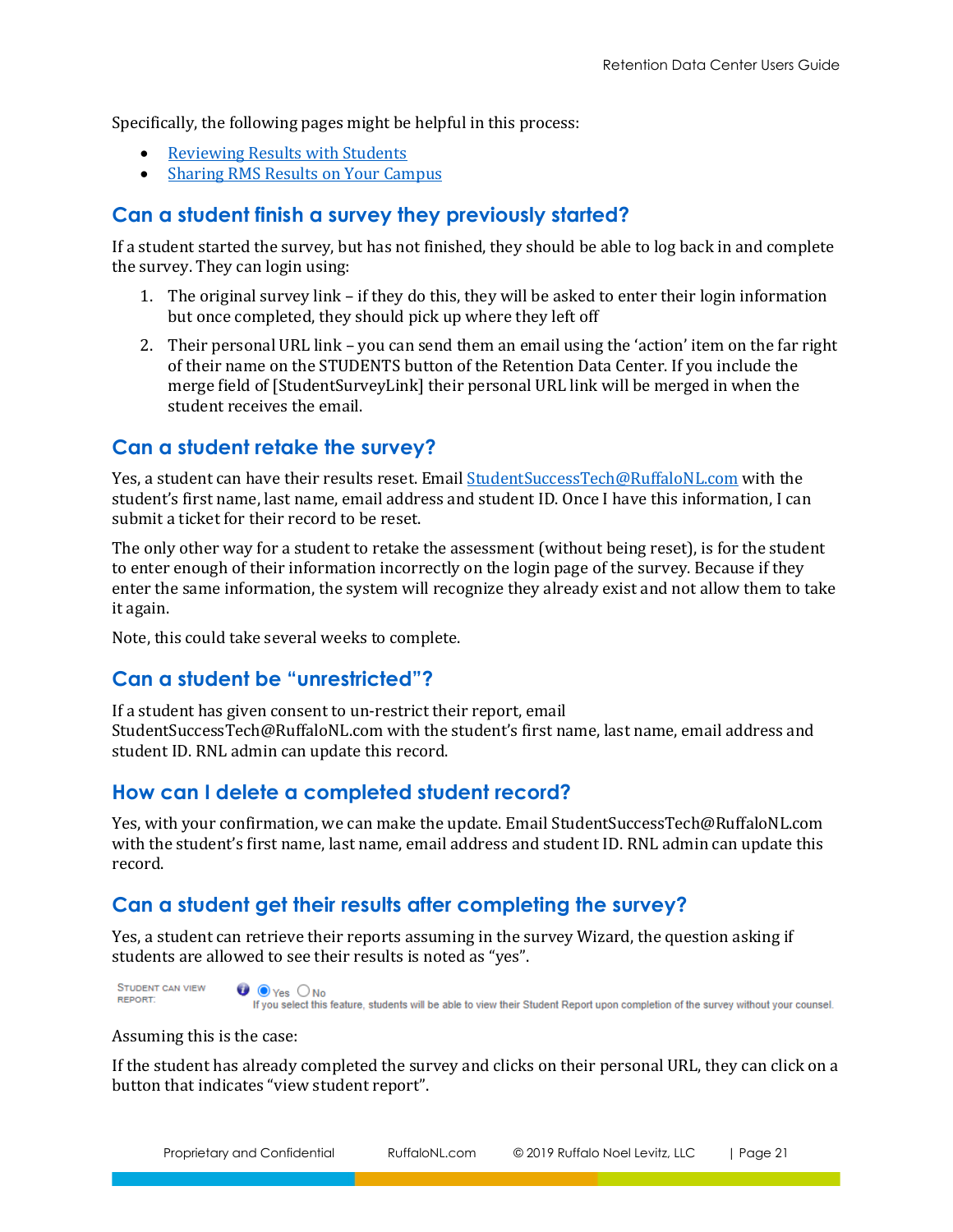If they have already completed the survey and then click on the general URL, they will be asked to enter their login information. Assuming ENOUGH of the information entered on this screen matches their completed record, once they hit 'take survey' they will be prompted to have a copy of their results sent to the original email used when taking the survey.

# <span id="page-21-0"></span>**Can I email students their results?**

The email communication tool allows you to send students a link in which they can access their results (there is no direct attachment to the email).

In order for students to receive their Student Report the survey status must be **ACTIVE** and set to **YES** to allow students to view their results.

## **Step 1: Confirm that your survey is still open and student can view their report.**



- 7. Select **-Edit Survey-** from the drop down menu of the survey you wish to adjust.
- 8. Make sure the End date is appropriately adjusted for your students to have adequate time.
- 9. Confirm survey setting 'Student Can View Report' is set to **Yes**.

Note: moving forward, any student that completes the survey with this link will immediately see their results.

**10.** Select Next (with one click of the Next button your changes are saved).

You are now ready to e-mail your students.

## **Step 2: Emailing a Group of Students**

From Dashboard select the COMPLETED students, or at STUDENTS use the red CHANGE button and/or *filter options* to identify your group of students.

Note: The student count identified in the gray toolbar will be the group receiving the email. Once identified:

- E-mail 1. From STUDENTS, select
- 2. Click "Send this e-mail now", click Next.
- 3. Confirm the filter and student count, click Next.
- 4. Complete the following fields:

*Template Name*: Select from the drop down menu of pre-defined templates or create your own template.

*From:* Email address of sender.

*Subject*: Subject line of email.

*Body:* The content of your message. Within the body copy from the "List of Fields." These placeholders merge student-specific information into the content of your message. Make sure your



#### WHEN DO YOU WANT TO SEND THIS E-MAIL?

 $\bigcirc$  Schedule this e-mail to be sent at later date  $\odot$  Send this e-mail now